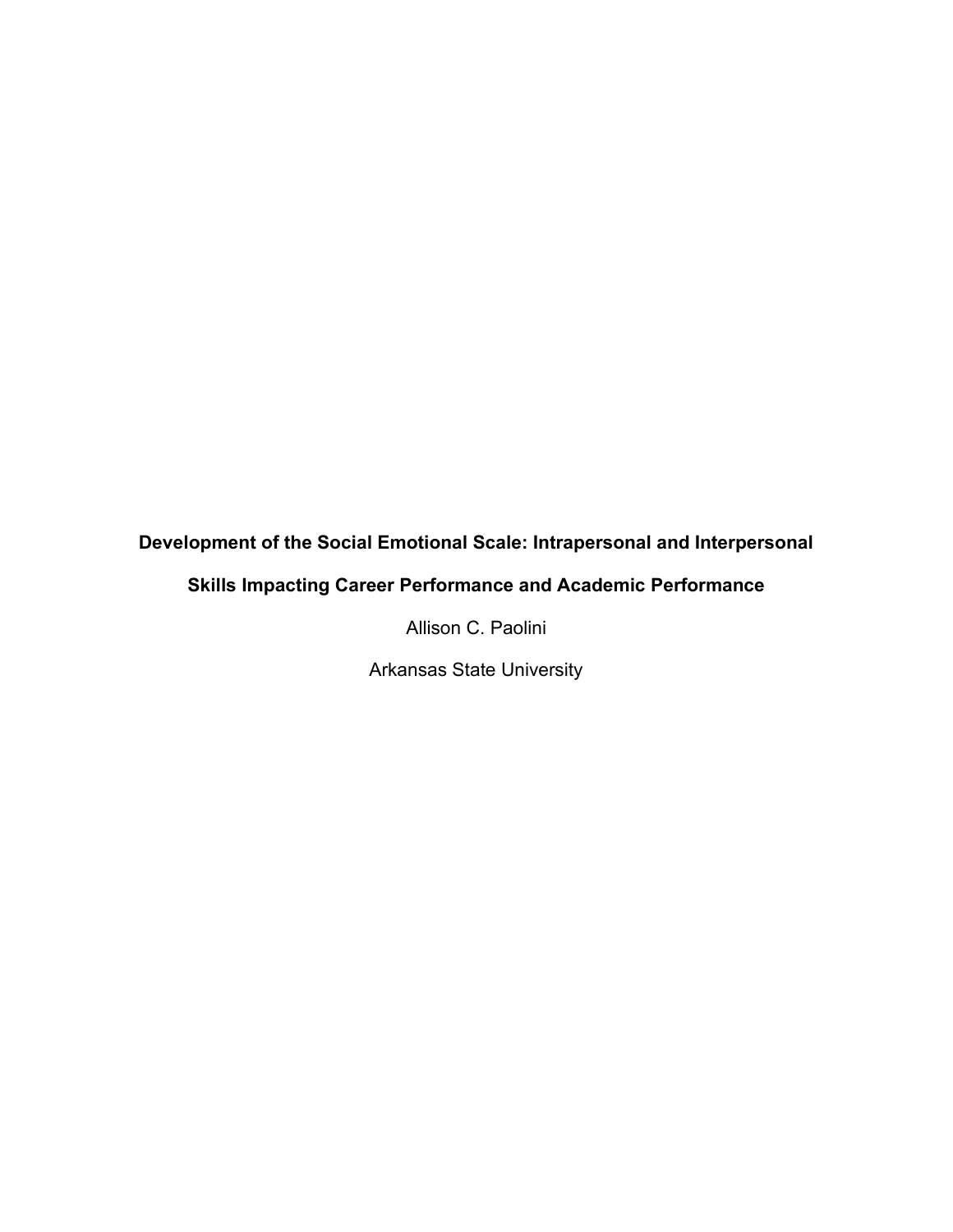#### **Abstract**

This manuscript addresses the significance for students to possess socialemotional learning skills in order to be prepared for their post-secondary endeavors. Social-emotional learning is critical for school and workforce success. The definition of social emotional learning, SEL core competencies, as well as the description of the SEL scales are addressed.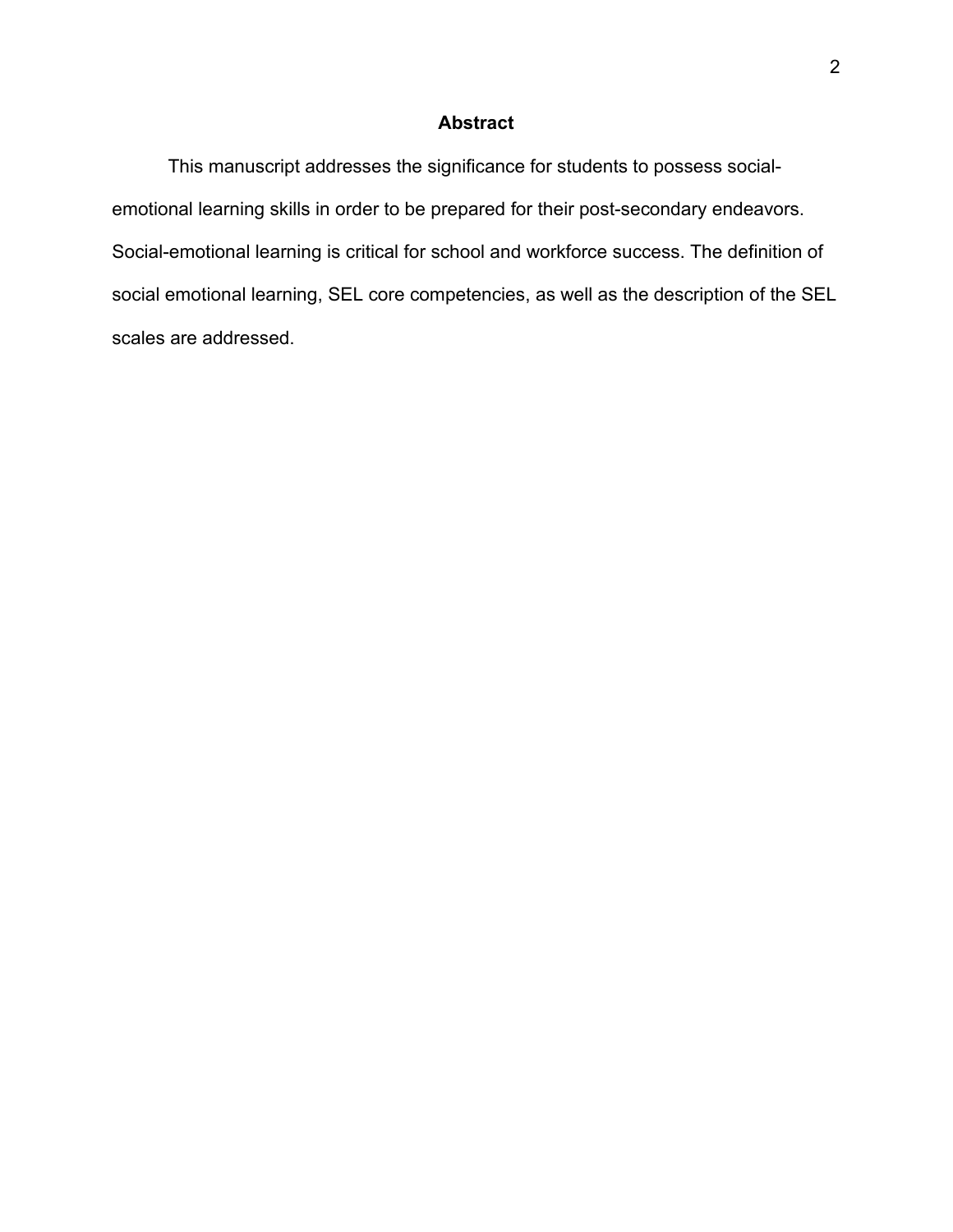# **Development of the Social Emotional Scale: Intrapersonal and Interpersonal Skills Impacting Career Performance and Academic Performance**

In today's dynamic and fiercely competitive society, in addition to having a strong academic background, students must possess well developed intrapersonal and interpersonal social emotional soft skills in order to be successful both in school, as well as upon graduation. The purpose of this manuscript is to address the relevance of social emotional learning, its impact on career readiness and academic performance, as well as the importance of having scales that students can use in order to measure their perception of their social emotional learning abilities. This, in turn, will help counselors determine types of interventions to integrate in to their comprehensive counseling program in order to ensure that students maximize their social emotional learning skill set so that they do very well in school and in life.

Social emotional learning is defined as the process through which people acquire and apply the knowledge, attitudes, and skills they need to understand emotions, accomplish positive goals, show empathy, maintain positive relationships, and make responsible decisions (CASEL, 2017). There are five major competencies that Social and Emotional Learning entails including self-awareness, self-management responsible decision making, relationship skills, and social awareness.

Social emotional learning is composed of five competencies including selfawareness, self-management, social awareness, relationship skills, and responsible decision-making. Each competency is described in greater detail below.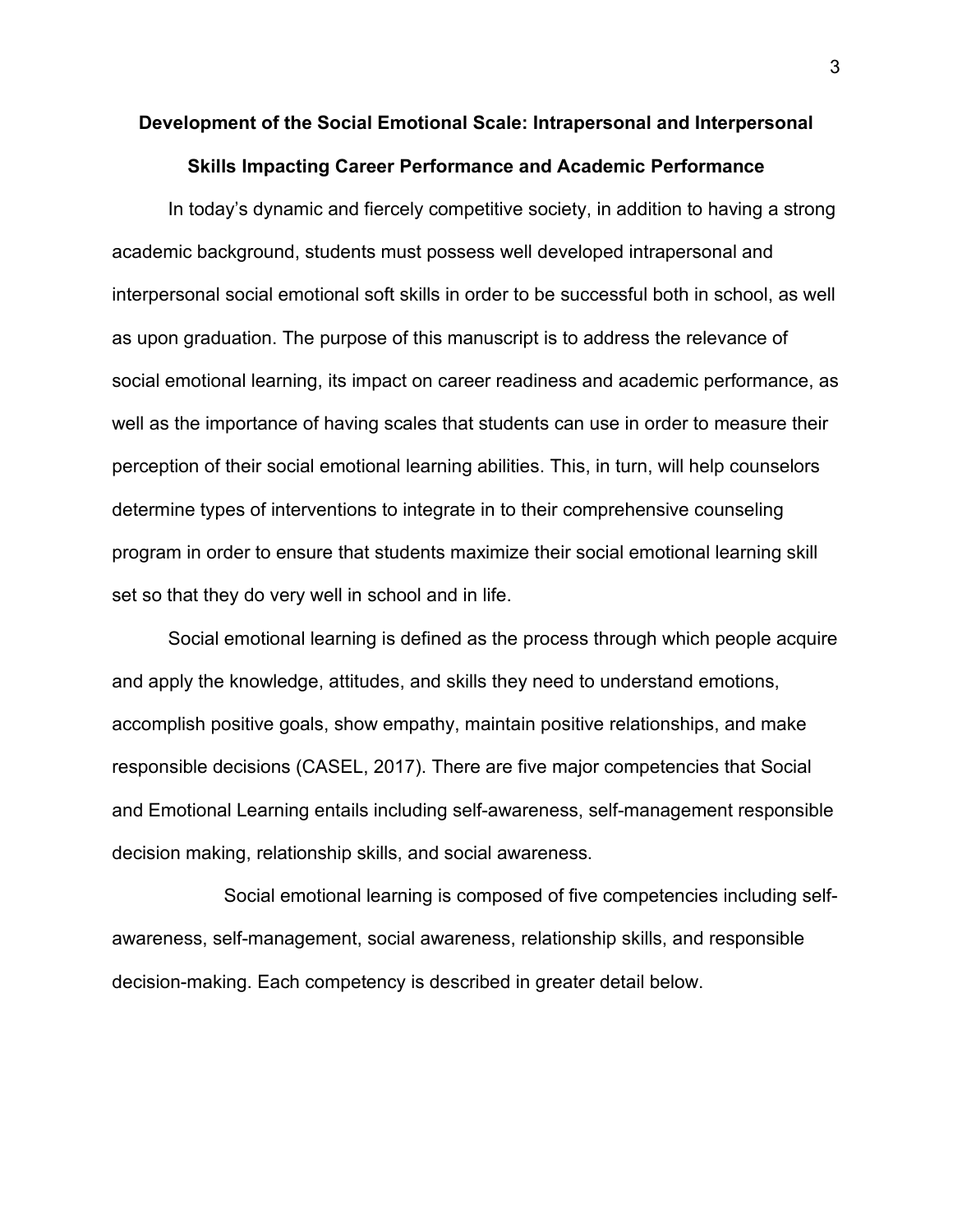#### **Self-Awareness**

Self-awareness encompasses assessing and evaluating one's interests, inner resources, strengths, and belief in oneself. A vital component within self-awareness is recognizing and understanding emotions, as well as the causes of them (Mayer, Salovey, & Caruso, 2004). Self-awareness also entails being aware of one's emotions and how one's thoughts and actions are connected and related (Weissberg, 2016). This skill is related to one's self-efficacy; the belief that has one can achieve his or her fullest potential (Bandura, Babaranelli, Caprara, & Pastorelli, 2001).

#### **Self-Management**

Self-management refers to being in control of one's emotions, handling stress, and controlling impulses. (Weissberg, 2016). Self-management is an essential skill, as it enables people to face adversity, overcome challenges, demonstrate resilience, as well as manage emotions in healthy ways (Gullone, Hughes, King, & Tonge, 2010). Students who possess this skill have healthier coping skills, are better able to manage stress, experience a more seamless transition to college, as well as experience an enhanced academic performance (DeBerard, Spielmans, & Julka, 2004).

#### **Social Awareness**

Social awareness is an imperative skill, as it focuses on perspective taking, empathizing with others, and celebrating differences. Social awareness allows people to demonstrate empathy, show compassion, and learn from others who come from diverse backgrounds. Additionally, social awareness fosters social support and allows for effective problem solving, as people are able to take into account others' perspectives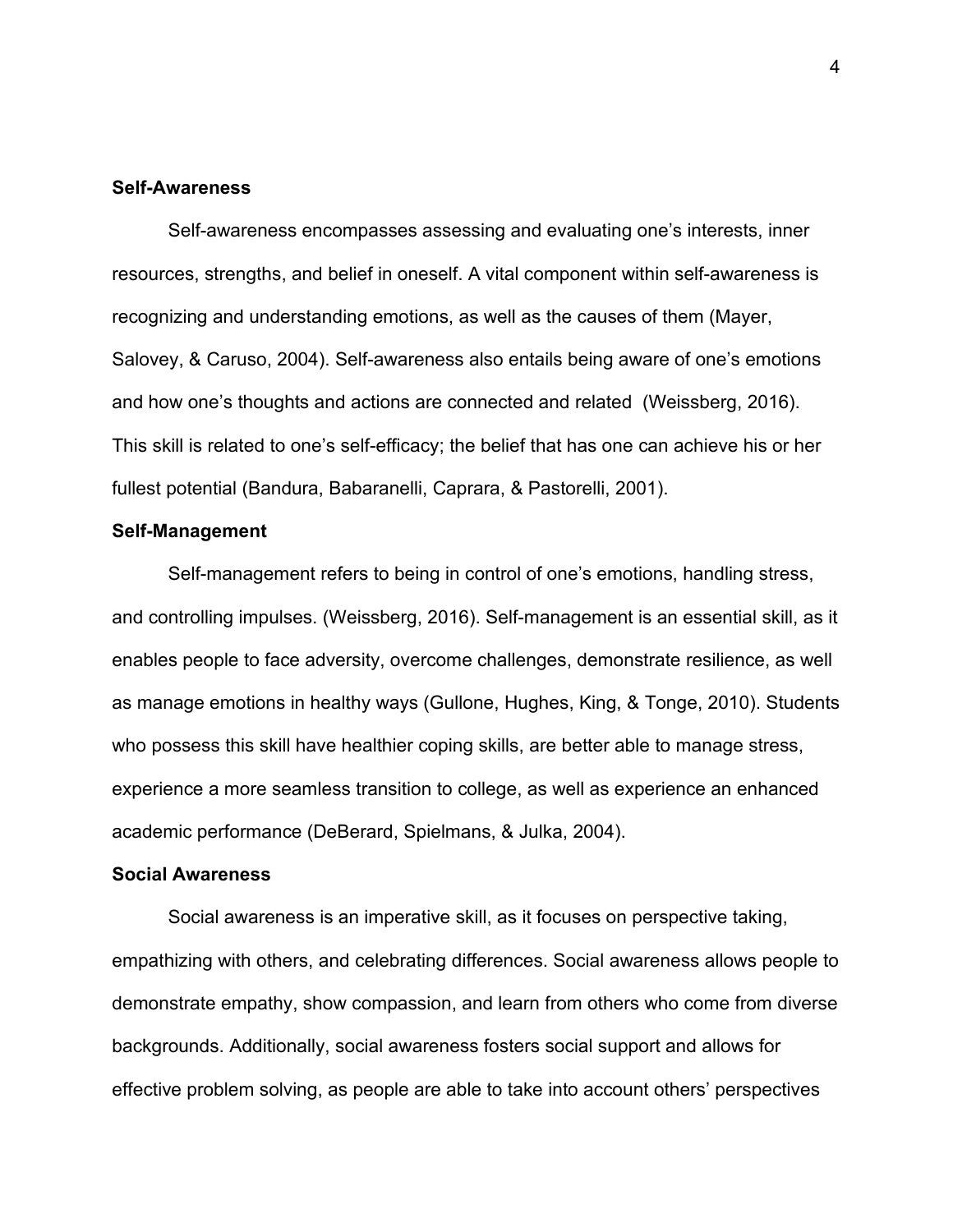when working to resolve problems. This is an important skill to possess, as peers are going to be working with a variety of people from different backgrounds upon graduation and need to be able to work effectively, communicate with, resolve conflicts, and work as a team towards completing a common goal in order to experience efficiency.

#### **Relationship Skills.**

Relationship skills entails formulating and maintaining healthy and collaborative relationships, promoting inclusivity, connectivity, enhancing social support and college retention (Mattanah, Ayers, Brand, Brooks, Quimby, & McNary, 2010), reducing interpersonal conflict, and resolving conflict peacefully. Relationship skills help students follow rules, act in accordance with social norms, as well as to improve their communication and active listening skills (Weissberg, 2016). Active listening and communication skills are imperative to possess, as this helps others to feel heard, validated, and empowered. Additionally, relationship skills help students to be more collaborative, inclusive, and to embrace those from diverse backgrounds. Relationship skills allows students to create support networks, as well as motivates students to ask for help when they are in need of mentorship.

#### **Responsible Decision Making**

Responsible decision-making highlights the importance of making healthy choices based upon ethical standards, morals, respect for others, decision making, and taking into account the outcomes of certain decisions. According to Durlak, Weissberg, and Pachan (2010), schools can incorporate social and emotional skills following the acronym SAFE including: 1) Sequenced: Connected and coordinated sets of activities that promote skill development. 2) Active: Active forms of learning that are experiential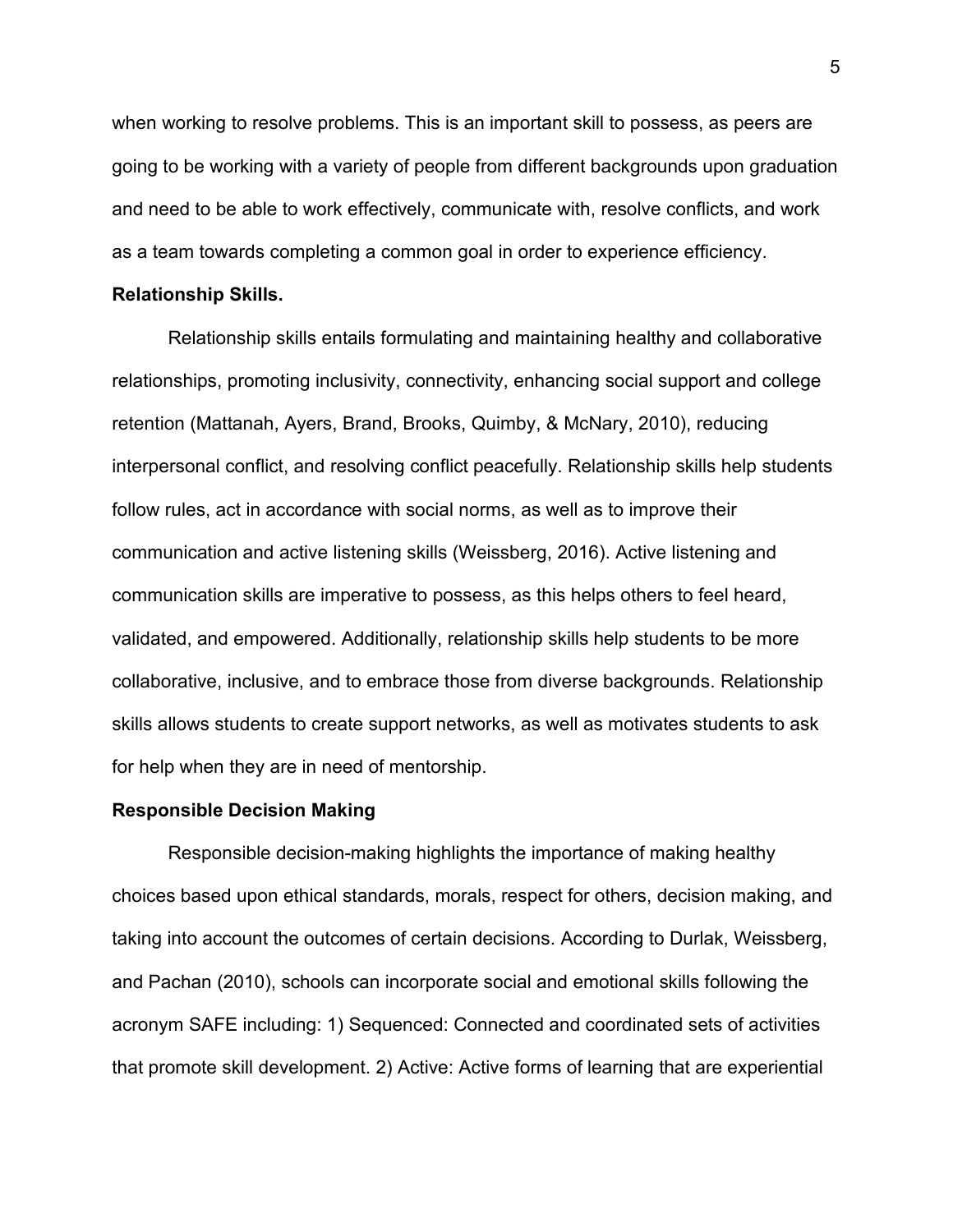and help students learn and practice new skills. 3) Focused: Emphasis on developing personal and social skills. 4) Explicit: Targeting specific social and emotional learning skills. Having healthy decision-making skills is vital for students, as this allows them to make their own choices, experience greater autonomy, independence, self-control, and empowerment. As humans, we are constantly having to make decisions. Through enhancing responsible decision-making skills, students will be able to make healthier choices that will enable them to achieve their academic, personal / social, and vocational goals. Each of these SEL skill components, including having well developed interpersonal and intrapersonal soft skills, is imperative for student academic and professional post-secondary success.

#### **Significance of Social Emotional Learning**

Social-emotional learning has been shown to positively impact student academic performance including grade point averages and career readiness. Social emotional learning skills have a direct relationship with student success (Weissberg, 2016). Social-emotional learning enables students to excel academically, personally / socially, and in the workforce, as well as to enhance feelings of connectivity, inclusivity, rigor, and engagement within the school (Weissberg, 2016). School counselors are encouraged to integrate social emotional learning into their curricula in order to help students' problem solve, set realistic goals, experience enhanced self-efficacy, and so they feel more prepared for college and the workforce upon graduation. Additionally, school counselors can teach students various SEL skills that can help them to graduate and lead more efficient and productive lives, always working to give back and make a positive impact. School counselors can use their platform to educate, enlighten, inspire,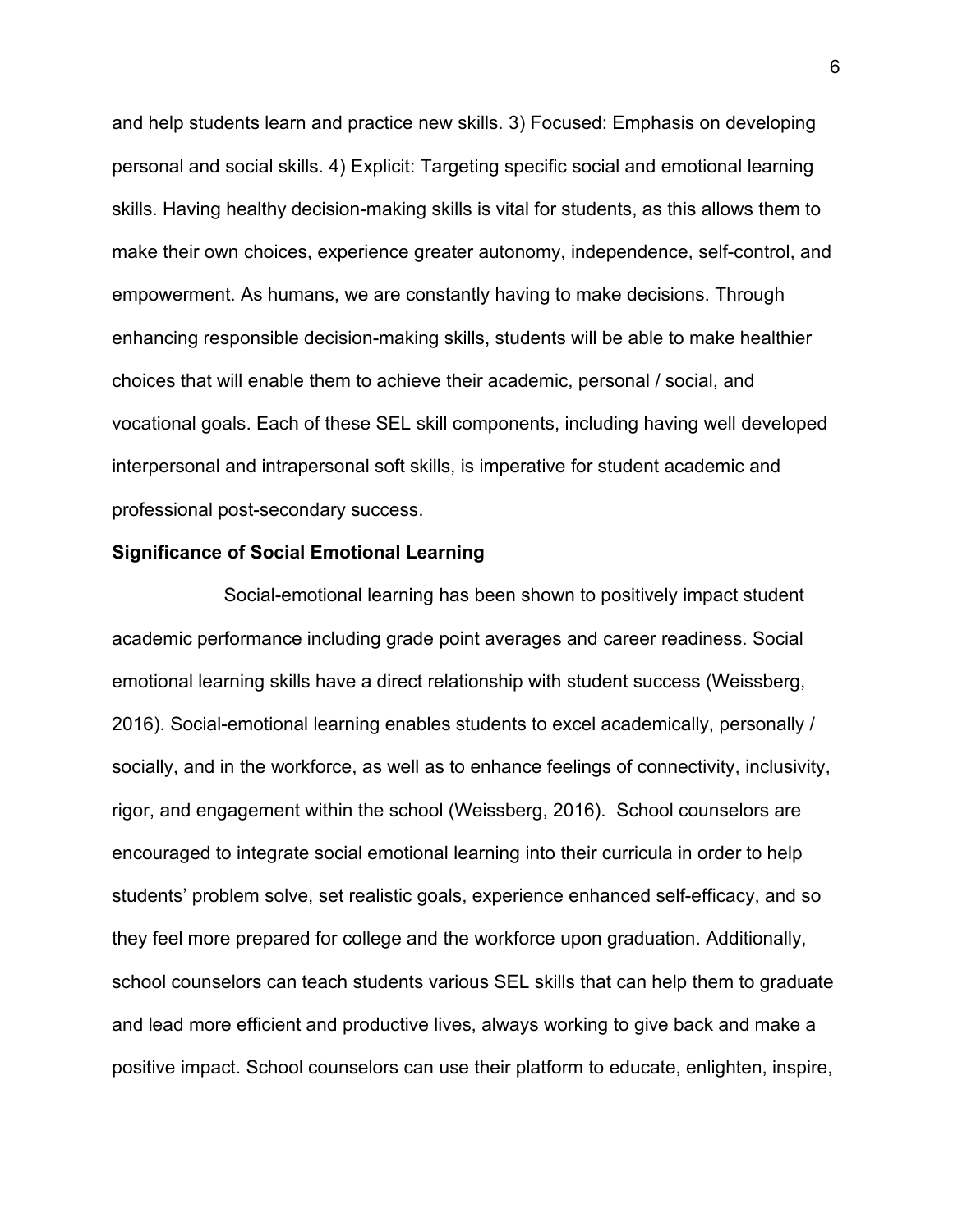and mentor students to learn, practice, and integrate life skills that are integral to their academic and professional success. Social emotional learning skills help students to become more self-aware, experience enhanced motivation and optimism, helps students to make healthy choices, to better regulate their emotions and impulses, engage in perspective taking, demonstrate empathy and compassion, and build healthy relationships and connections with others, which is critical for their success. Students' motivation to learn, effort, academic self-concept, and self-sufficiency have all shown to positively enhance students' academic performance (Learning Liftoff, 2015). Cooperation amongst peers is positively correlated with school completion, peer acceptance and occupational status. Students who have well developed SEL and soft skills are better able to analyze, self-regulate, and recognize others' perspectives due to the development of these skills in P-12 (Learning Liftoff, 2015).

According to Richardson, Abraham and Bond (2012), being conscientious, organized, having a positive self-concept and being goal oriented are some of the greatest predictors for school and post-secondary success. Additionally, in a national study conducted in 2013, over two thousand hiring managers said that they sought employees who have a strong work ethic, a positive attitude, and are dependable (Gemma, 2014). To further substantiate the importance for students to enhance their SEL soft skills to promote career readiness and academic success, Rinker (2014) indicated that 77% of employers feel that soft skills are just as important as technical skills in the hiring process. In order for students to be competitive job market candidates in 21st century, they must possess strong SEL soft skills to ensure productivity and efficiency. Further, there are both intrapersonal and interpersonal SEL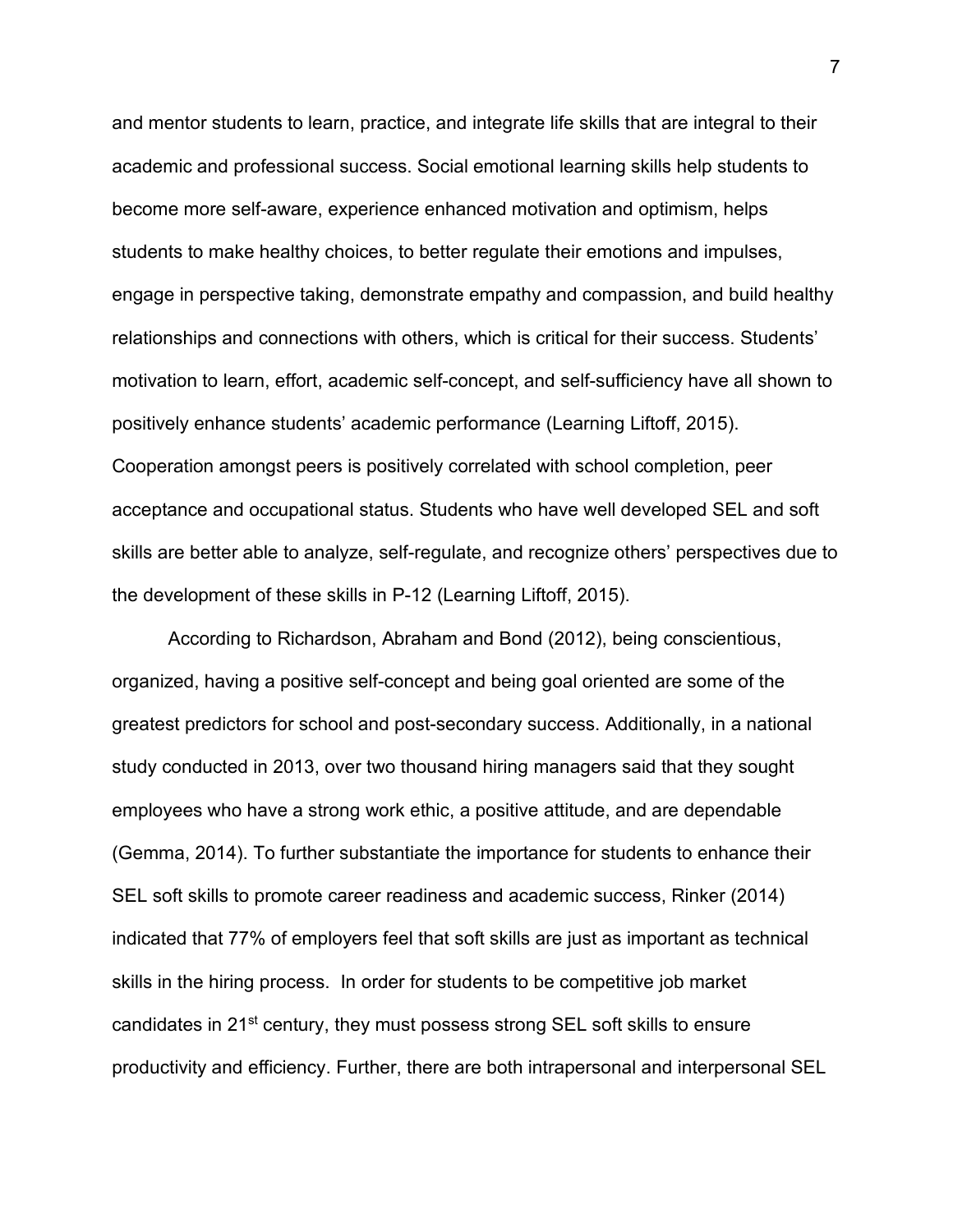soft skills that students are encouraged to build in order to improve their academic and professional performance.

Intrapersonal skills are the talents or abilities that reside within individuals and enable them to problem solve effectively (National Research Council, 2010). Intrapersonal skills include the following:

**Adaptability.** Being able to handle or deal with change.

**Self-regulation**. Demonstrating control over impulses and being proactive rather than reactive.

**Grit.** Passion and perseverance towards goals.

**Growth Mindset.** A mindset emphasizing that skills can be developed and are not fixed or stagnant and can be developed via practice. Having a growth mindset is essential, as this is what fosters learning, motivation, and evolvement **Zest.** Charisma, energy, and passion.

**Optimism**. Positivity, having a hopeful outlook, and seeing the glass half full rather than empty.

**Gratitude**. Thankfulness and appreciation for the things we have in life.

**Social Intelligence**. Our ability to collaborate and connect with others.

**Leadership.** Entails being a visionary, goal-oriented, and being able to delegate tasks effectively in order to complete a task.

**Time Management / Stress Management:** Prioritizing and organizing in order to prevent feeling overwhelmed

**Critical Thinking**: Conceptualizing and synthesizing information.

**Character:** Dictates how we think, feel, and act.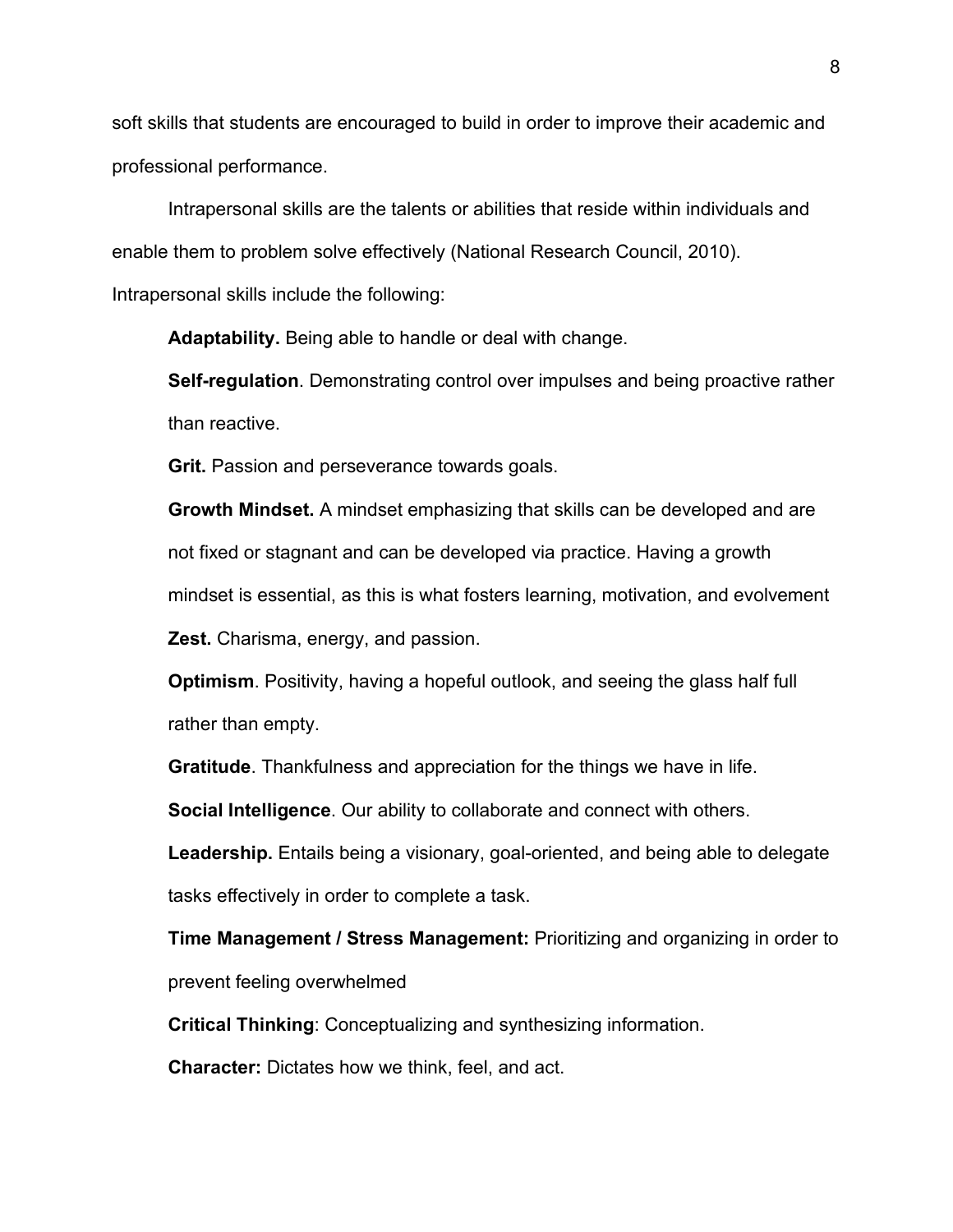Interpersonal skills are the life skills we need to communicate and interact with others individually and in group settings. Interpersonal skills include the following:

**Listening.** Actively and attentively listening and validating person.

**Verbal and Non-Verbal Communication.** Content-what we say and processhow we deliver the message, as well as our body language.

**Constructive Feedback**. Critical for growth; information we receive about our strength and areas for growth, which fosters learning

**Strong Work Ethic:** Diligence, commitment, conscientiousness, dedication to completing a task

**Problem Solving**. Effective conflict resolution, working to resolve a problem proactively and peacefully.

**Accountability.** Taking responsibility for one's actions rather than deflecting or blaming others.

**Assertiveness.** Advocating for oneself and use of 'I messages) I feel

when you **Please stop.** 

**Collaboration.** Entails being able to work cooperatively with others in order to achieve a common goal or task.

**Motivation**. Helping others to identify and build upon strengths to achieve goals, as well as to work to overcome challenges and keep moving forward in a positive direction.

#### **SEL: School Wide Programs**

In regard to teaching students about SEL there are a variety of school wide programs that can be implemented including character education and skill building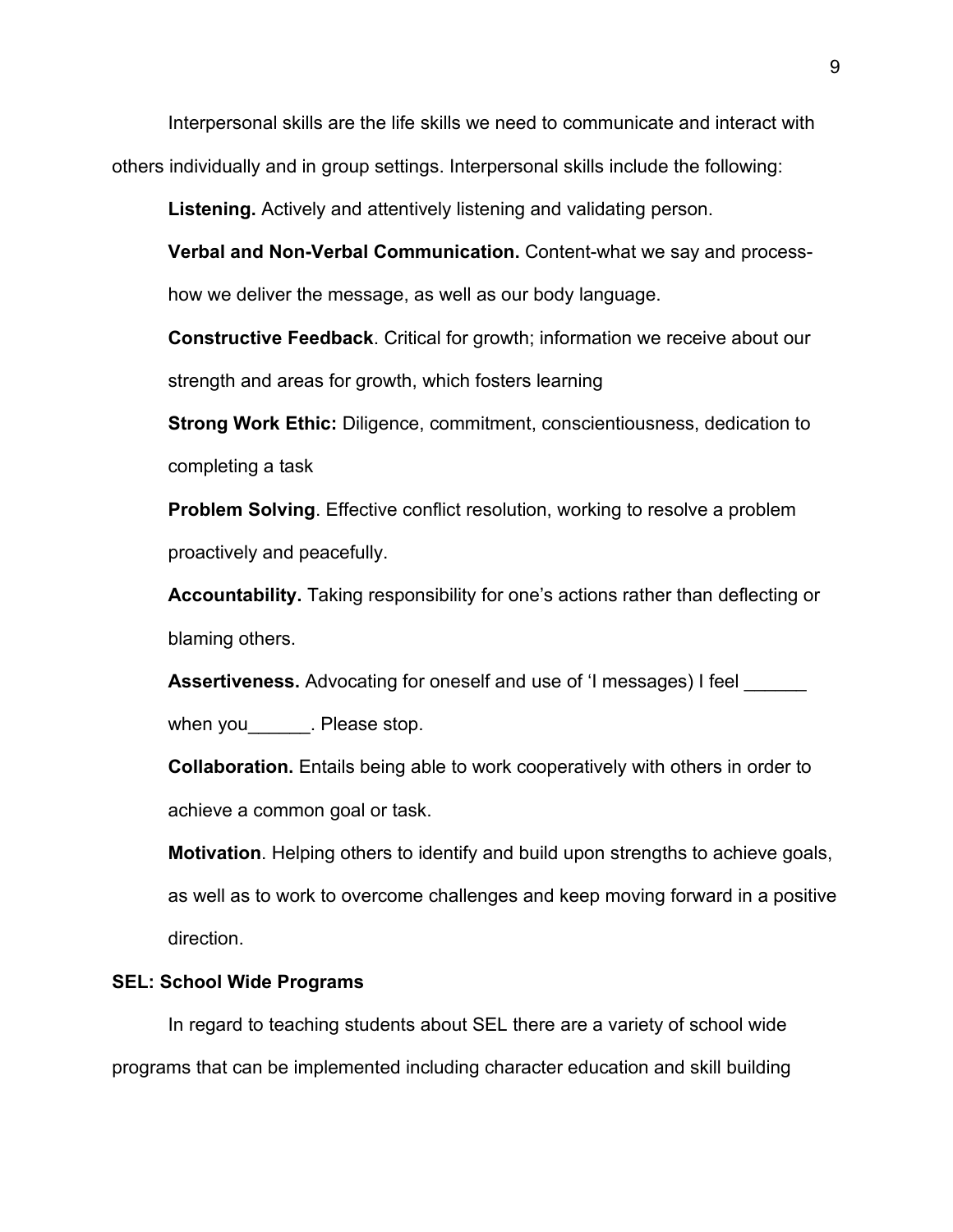programs. For example, Learning For Life address character education including teaching students about responsibility, respect, leadership, and citizenship (Learning for Life, 2017). The Anti-Defamation League also has an evidence-based program, No-Place For Hate which emphasizes the importance of inclusivity, acceptance, peace, safety, assertiveness, and demonstrating empathy in order to combat bullying (ADL, 2017). The Leader in Me is another program that is SEL based that teaches students about identifying and building on strengths, social awareness, relationship skill building, as well as leadership in order to promote positive change (Leader in Me Program, 2018).

#### **SEL: Small Groups**

In order to further teach students about social-emotional learning, counselors can implement interventions or groups addressing topics such as conflict resolution, accountability, time / stress management, collaboration, and optimism in order to help students augment these skills. Counselors can facilitate groups addressing decision making in order to help students improve this skill and make healthier choices. Counselors can also facilitate groups addressing social skill building in order to help students build healthy relationships in order to excel in school and in the workplace. Conducing small groups on leadership can be powerful, as this helps to encourage students to take on leadership roles in order to help them enhance their communication skills, confidence, and goal setting abilities. School counselors can also facilitate groups addressing optimism, in order to help students to develop a more positive mindset and find the best in every situation, as this helps to foster positivity and growth. School counselors can motivate students to be optimistic and focus on positive aspects of any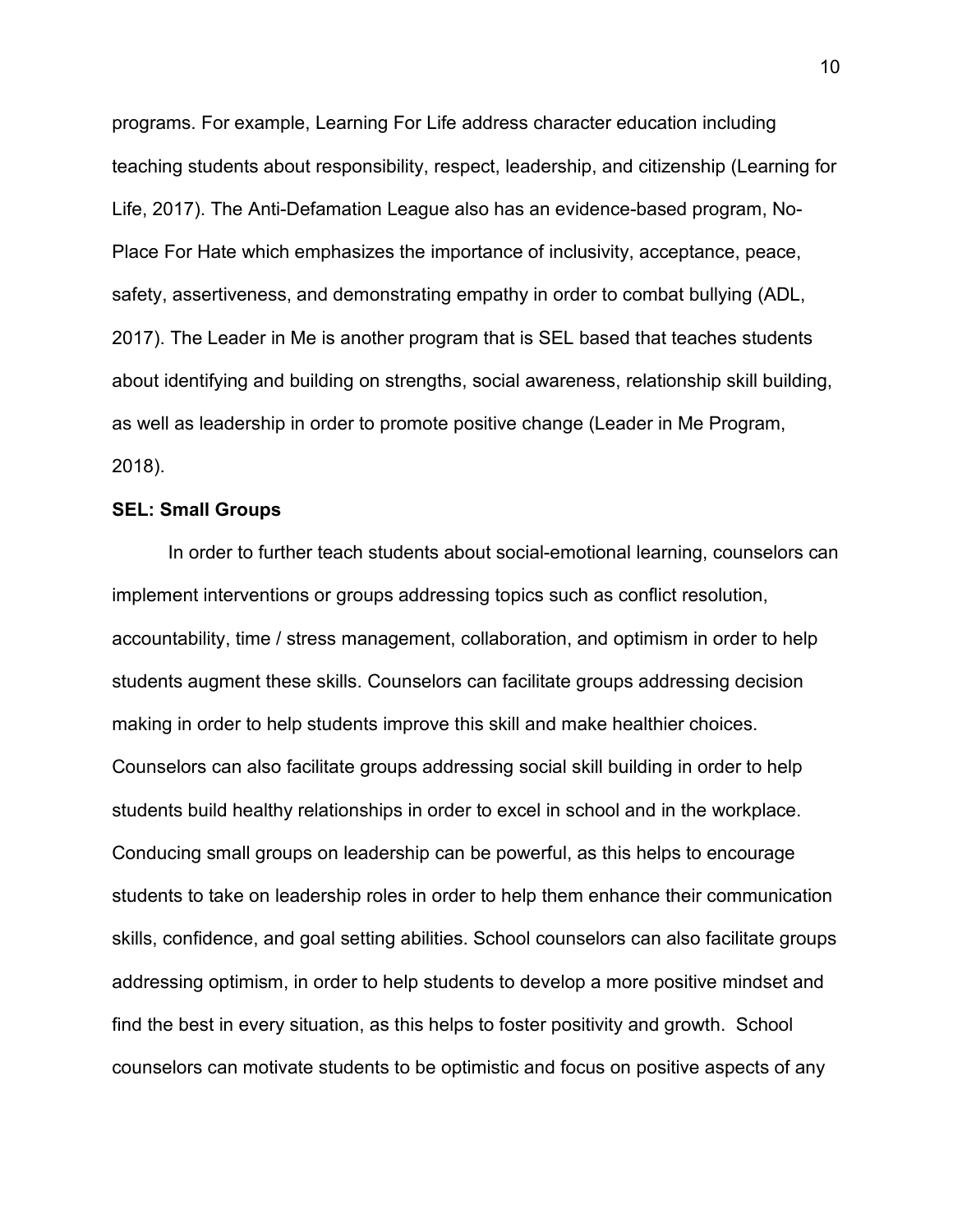challenging situation; as everything is a teachable moment (LaFrance, 2009). Counselors can also emphasize the importance of mastering communication skills; both verbal and non-verbal. Communication is such an imperative skill to build upon, especially in today's technologically driven society in which people primarily communicate via email or text message; people need to learn how to listen, communicate verbally and non-verbally, respond, problem solve, and demonstrate open-mindedness in order to get a task done correctly and efficiently.

# **Significance of SEL Career Performance Scale and SEL Academic Performance Scale**

There is a wealth of research substantiating the importance for students to possess social emotional learning skills. Recently in a survey conducted in July 2020, half of the adolescents surveyed indicated feeling depressed, stressed, and anxious, making it difficult to regulate emotions, feel grounded and manage time (Education Week, 2020). In order to support student success, especially during these unprecedented times, it is vital for students to experience connectivity and support in order to combat many of the external stressors that they are facing. Integrating social emotional learning into curricula is essential so that students can learn and master the intrapersonal and interpersonal skills necessary for success academically, personally / socially, emotionally, and vocationally.

Having SEL scales is practical and essential, as school counselors are datadriven practitioners. Based upon student data and feedback, counselors can then obtain a baseline assessment as to students' perceptions regarding the degree to which they believe they possess SEL skills that impact their career and academic performance.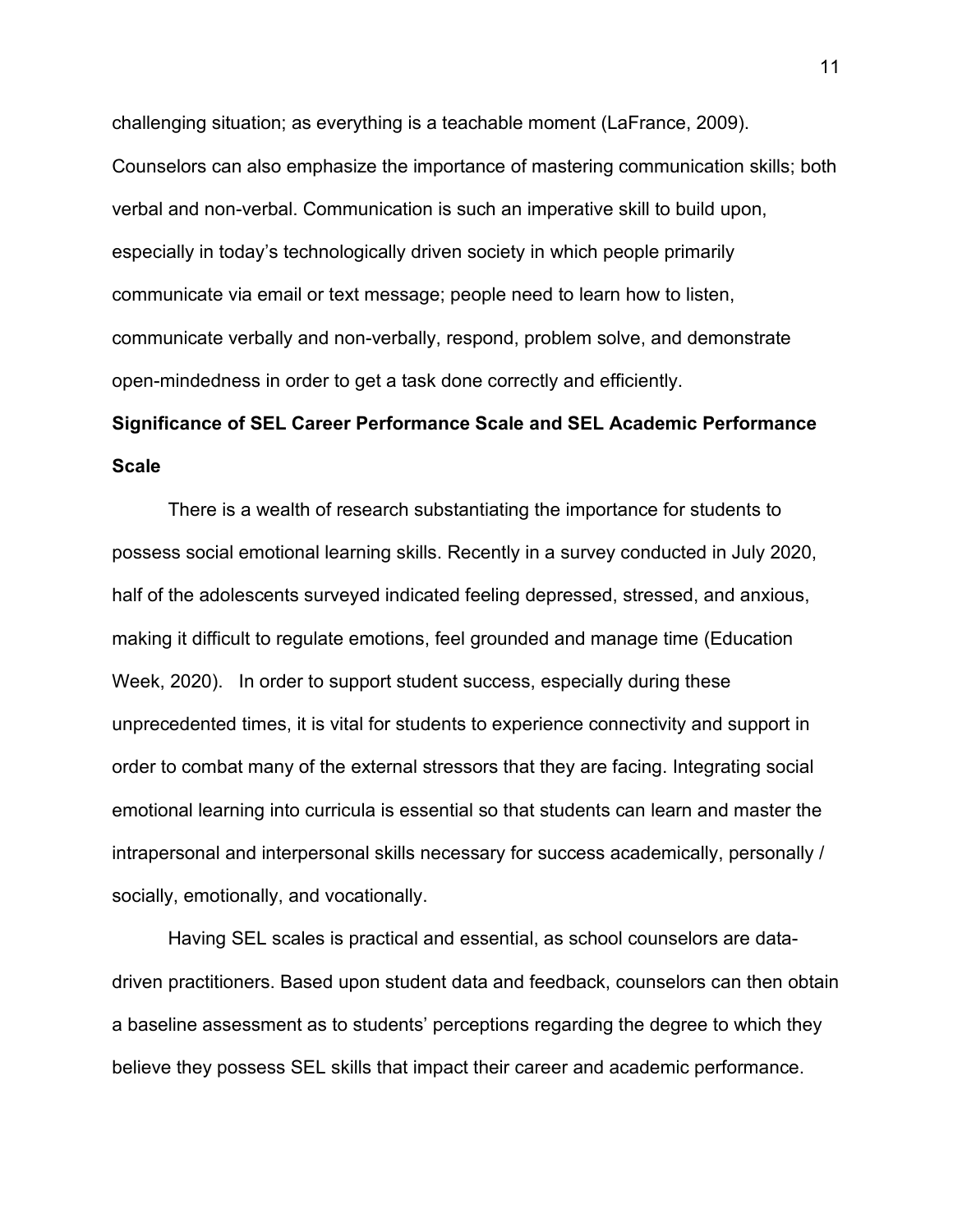Based upon this feedback, counselors can then develop interventions or groups in order to help students build and enhance these skills to augment academic and career success. Before students can build upon their SEL skill set, counselors need to be aware of the magnitude to which students feel that they possess these skills. This will then dictate the types of services counselors need to incorporate into their comprehensive counseling program in order to promote career readiness and academic prowess.

#### **Purpose of Social Emotional Learning Career Performance Scale**

The purpose of the Social Emotional Learning Career Performance Scale is to measure and assess the degree to which one possesses certain social and emotional learning soft skills, as well as perceives soft skills to be significant and pertinent in relation to career performance and productivity. It is important for people to assess their social and emotional learning soft skills, as these intrapersonal and interpersonal skills have shown to play a pivotal role in both academic and career success (Hamilton & Stecher, 2014). Additionally, soft skills such as collaboration, grit (tenacity), and motivation are more impactful on efficiency and workplace success than are some technical / hard skills. Thus, it is critical for employers and employees to assess soft skill areas in which they excel, as well as soft skills that they need to improve upon in order to be more successful in the competitive and high pressured  $21<sup>st</sup>$  century workplace. After all, skills are not 'fixed' and having a growth mindset allows people to constantly strive for improvement in order to reach their fullest potential.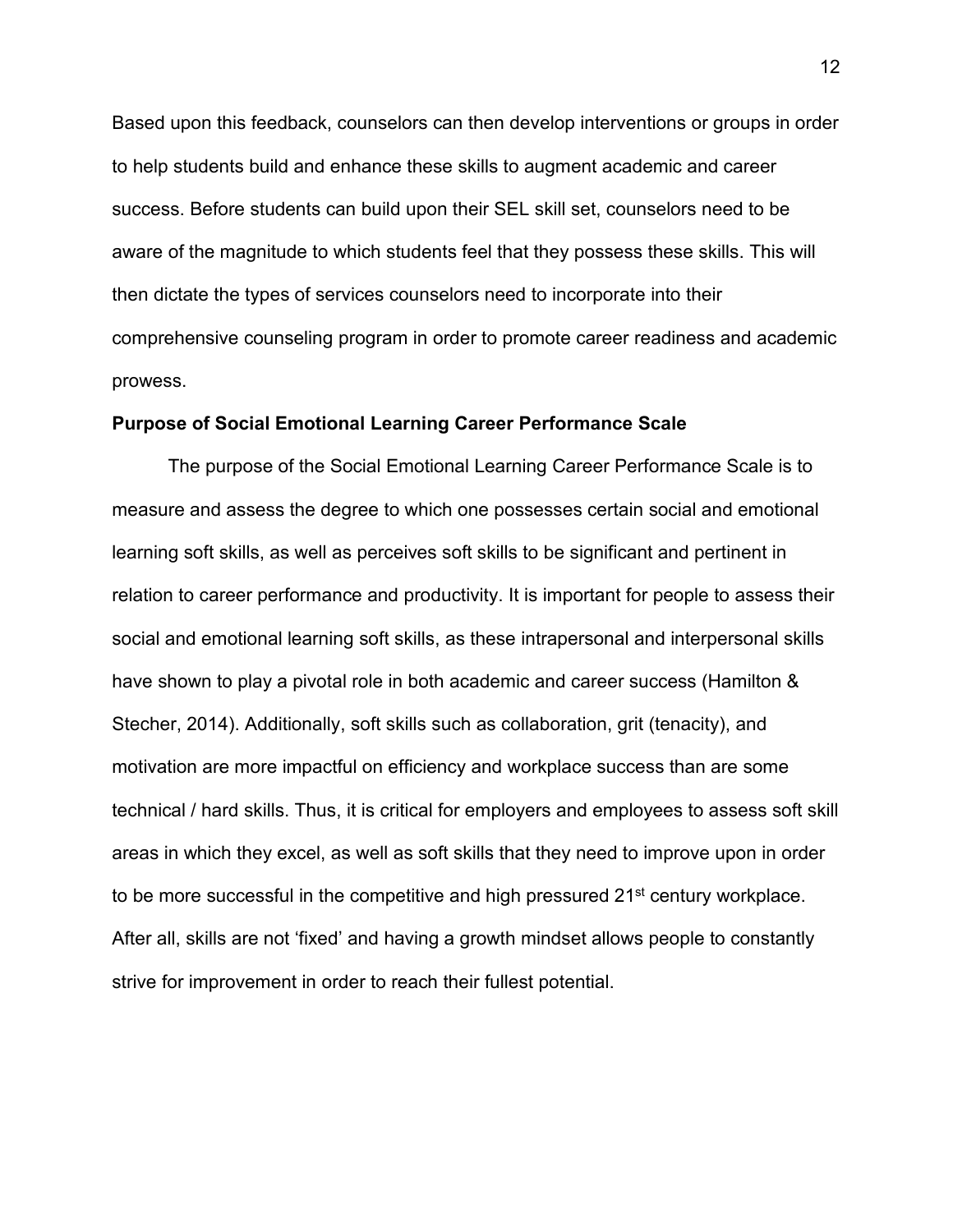#### **Description of the Social Emotional Learning Career Performance Scale**

The Social Emotional Learning Academic Performance Scale (SEL-CP) is divided into two sections addressing intrapersonal and interpersonal soft skills in regards to one's assessment of the degree to which he / she possesses a particular social emotional learning soft skill, as well as the degree to which he / she believes a certain social emotional learning soft skill is significant for career performance and success. On this scale, there are fifteen intrapersonal soft skills and each of the skills have four subset related questions. The intrapersonal skills include adaptability, selfregulation, grit, growth mindset, zest, optimism, gratitude, social intelligence, curiosity, leadership, time management, stress management, critical thinking creativity and character. There are nine interpersonal skills and each of the skills have four subset related questions. The interpersonal skills include listening, verbal and non-verbal communication, constructive feedback, strong work ethic, problem solving, accountability, assertiveness, collaboration, and motivation / strengths based. Each of the subset questions for both the intrapersonal and interpersonal skills enable people completing the scale to assess the degree to which they possess particular social emotional learning soft skills, as well as the degree to which they believe a certain skill directly influences career / workplace performance and success.

#### **Purpose of Social Emotional Learning Academic Performance Scale**

The purpose of the Social Emotional Learning Academic Performance Scale is twofold; one is to measure the degree to which people possess a particular social emotional learning intrapersonal or interpersonal soft skill and the other is to assess the degree to which they perceive social emotional learning soft skills impact their academic

13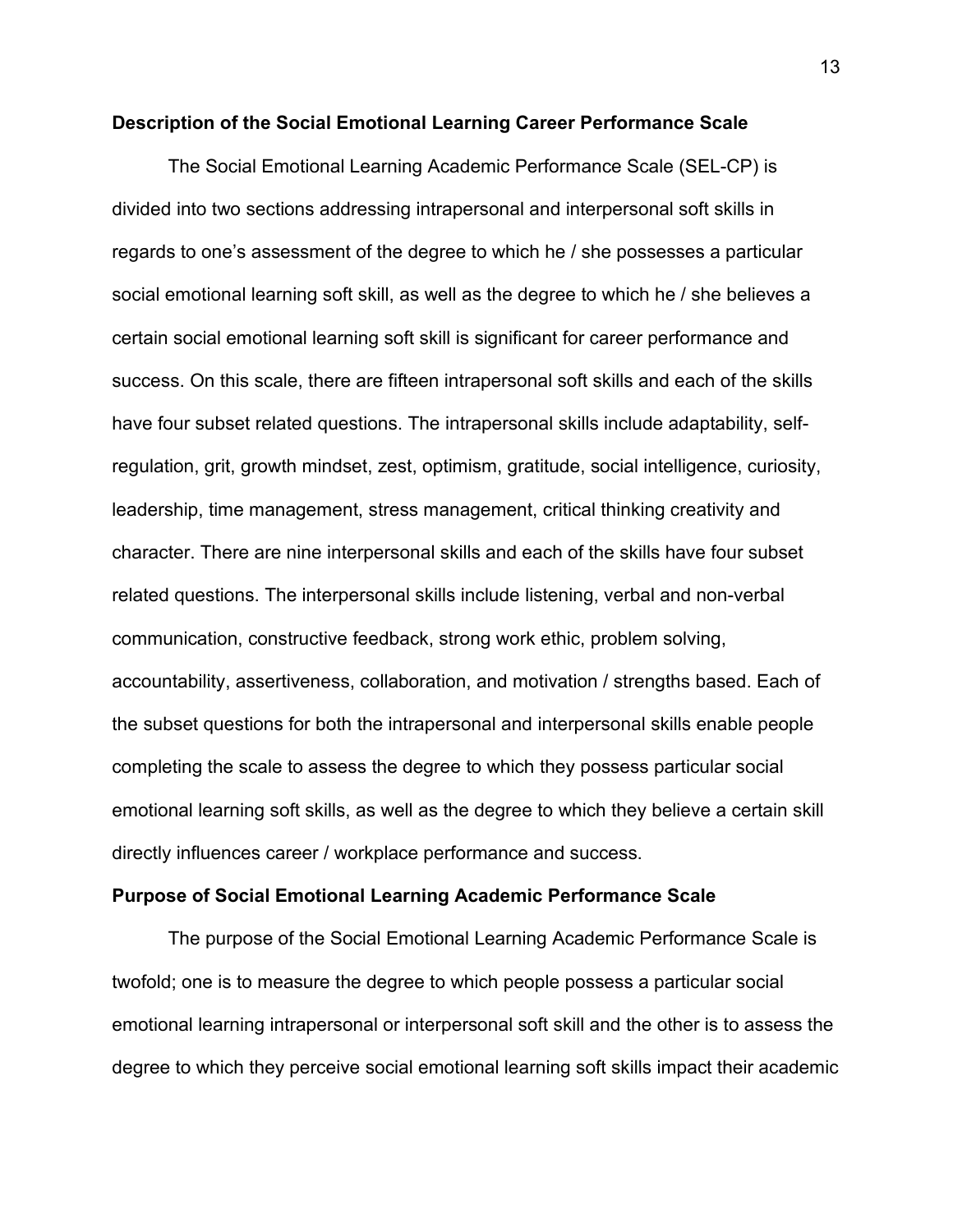performance. Students can complete the assessment in order to evaluate and scale the interpersonal and intrapersonal skills that they possess, as well as to reflect upon the degree to which they believe (agree or disagree) the skills directly impact their performance in school. In order to make growth and improvement, people first need to be introspective and mindful of their ideologies and beliefs. This scale enables people to evaluate the whether or not they possess certain social emotional learning soft skills, as well as indicate the degree to which they feel the skill impacts their academic success.

#### **Description of the Social Emotional Learning Academic Performance Scale**

The Social Emotional Learning Academic Performance Scale (SEL-AP) is divided into two sections; intrapersonal and interpersonal social emotional learning soft skills in regards to the degree to which people possess each of the skills, as well the degree to which they believe the specific social emotional learning soft skills impact their academic performance. Each of the social emotional learning soft skills (intrapersonal and interpersonal) have two corresponding parts; Part A and Part B. Part A enables people to rate the degree to which they possess a specific social emotional learning soft skill and Part B allows people to assess for the degree to which they believe (agree or disagree) a social emotional learning soft skill impacts their academic performance. On this scale, there are fifteen intrapersonal soft skills including adaptability, self-regulation, grit, growth mindset, zest, optimism, gratitude, social intelligence, curiosity, leadership, time management, stress management, critical thinking creativity and character. There are nine interpersonal skills including listening, verbal and non-verbal communication, constructive feedback, strong work ethic, problem solving, accountability, assertiveness, collaboration, and motivation / strengths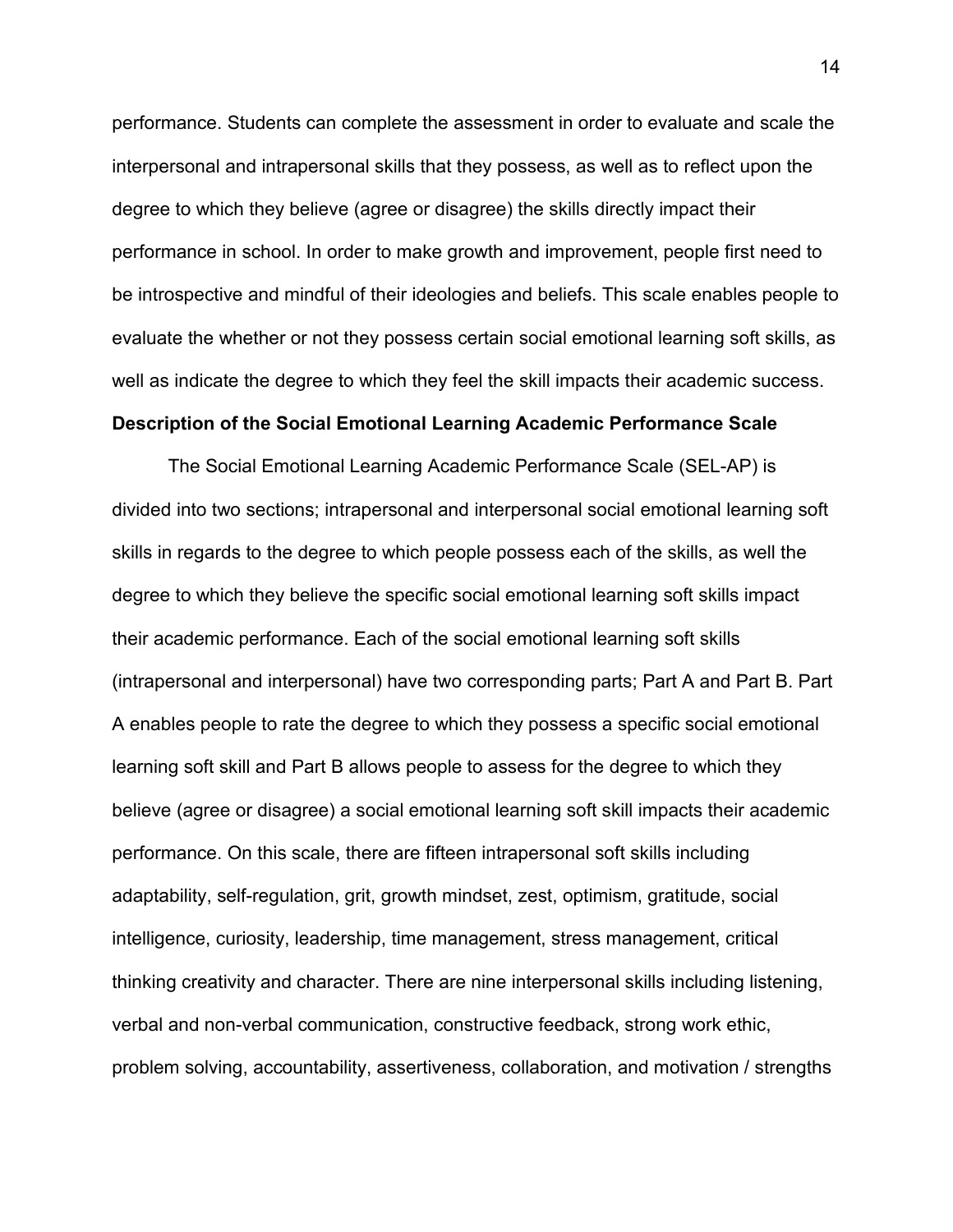based. Each of the sections require people to evaluate the degree to which they feel that they possess a certain social emotional learning soft skill, as well as assess the degree to which they believe (agree or disagree) a specific social emotional learning soft skill impacts their academic success

#### **Conclusion**

In order to be successful in the school and workplace setting, stakeholders must be mindful of the importance of developing and possessing strong and effective social emotional learning soft skills as they play an instrumental role in school, work, and life success. Research studies have indicated that academic and job success is based on 75% soft skill development and 25% hard skill utilization. In order to be successful academically and vocationally people must possess strong study skills, listening skills, organizational skills, writing skills, be able to collaborate, and problem solve. According to the National Association of Colleges and Employers (NACE, 2014) the association indicated the ten most sought after skills for employees to possess including ability to work in a team, ability to make decisions and solve problems, ability to communicate effectively, ability to plan, organize and prioritize work, ability to obtain and process information, ability to analyze quantitative data, possessing technical knowledge related to job duty, being computer literate, ability to create written reports, and ability to influence others. In addition to mastering technical skills and possess extensive knowledge in each of the core subject areas, in order to be successful post-secondary, students must be efficient in note taking, time management, study skills, creative thinking, demonstrate responsibility, effectively communicate, follow directions, problem solve, demonstrate self-regulation, and engage in teamwork (Spisak, 2015). Through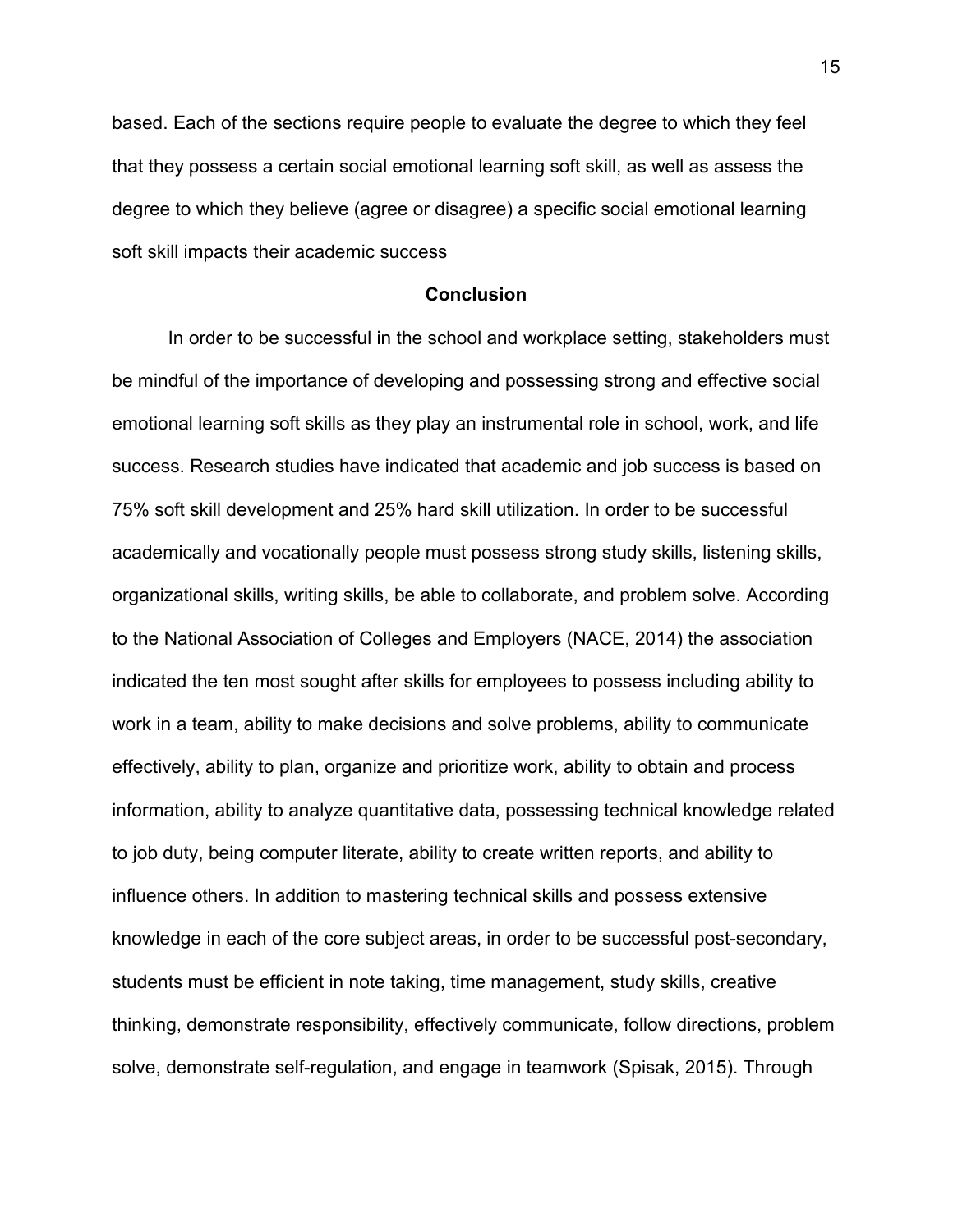teaching students about communication skills, information literacy, assisting them in developing college success skills (conflict management, interpersonal skills, financial literacy, stress management, career development), collaboration, optimism and positivity, acting as role models, emphasizing the importance of flexibility and adaptability, encouraging critical thinking and study skills, they will be able to be master their academics, as well as become exceptional contributors in the work force. In order to reach one's fullest potential and journey towards self-actualization, one must be able to reflect, assess, and evaluate their strengths and areas for improvement.

The Social and Emotional Learning Career Performance Scale and the Social and Emotional Learning Academic Performance Scale act as guides for students to ascertain a baseline assessment regarding the degree to which they currently possess certain social and emotional learning soft skills, as well as the degree to which they believe possessing such skills impact their academic and career performance. If there is a deficiency in any of the social emotional learning soft skills, stakeholders can then be proactive and take proper measures to help students improve the skills they are lacking in order for them to achieve their goals and have more rewarding academic and vocational experiences. Lastly, the scales also serve as a motivating source compelling students to continue to develop and enhance these vital skills that play an integral role in academic outcomes and vocational success upon graduation, as we are all a work in progress and growth is never ending.

16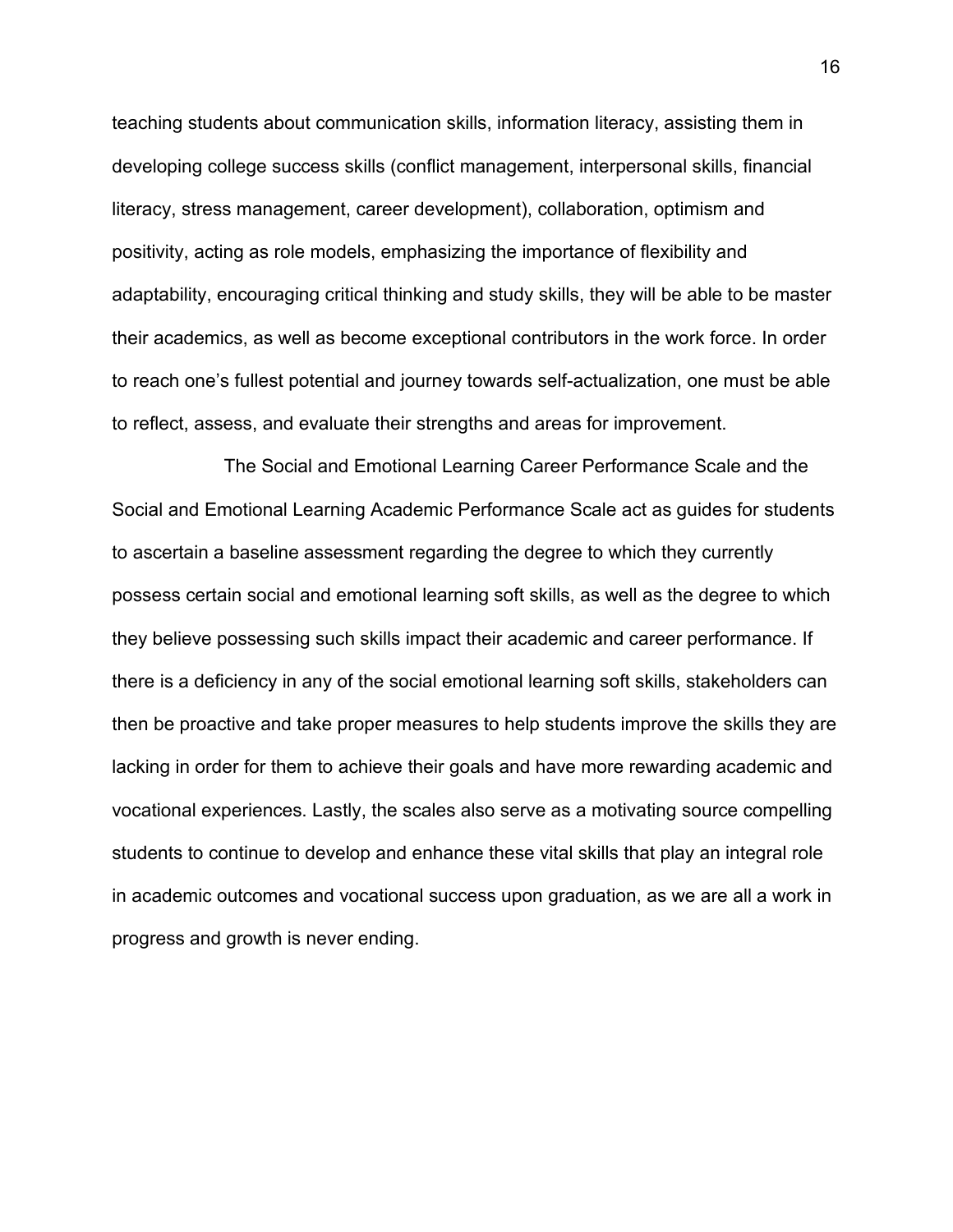#### **References**

- Anti-Defamation League (2017). A leader in anti-bias education and civil rights. Retrieved from https://www.adl.org.
- Bandura, A. Barbaranelli, C., Caprara, G. V., & Pastorelli, C. (2001). Self-efficacy beliefsas shapers of children's aspirations and career trajectories. *Child Development, 72*(1), 187–206. Retrieved from http://www.uky.edu/~eushe2/Bandura/Bandura2001CD.pdf
- Collaborative for social and emotional learning (CASEL). 2017. *What is social and emotional learning?* Retrieved from http://www.casel.org.
- DeBerard, M. S., Speilmans, G. I., & Julka, D. L. (2004). Predictors of academic achievement and retention among college freshmen: A longitudinal study. *College Student Journal, 38*(1), 66–80.
- Durlak, J.A., Weissberg, R.P., & Pachan, M. (2010). A meta-analysis of after-school programs that seek to promote personal and social skills in children and adolescents. *American Journal of Community Psychology, 45*, 294-309.
- Education Week (2020). Why students need social emotional learning now. Retrieved from https://www.edweek.org/ew/articles/2020/09/03/why-students-need-socialemotional-learning-now.html?cmp=eml-enl-eu-news2-

rm&M=59668819&U=3136757&UUID=0485cdc2c9a13734bacca2c2351e 264c Gemma, W. (2014). *List of interpersonal skills: 10 must have attributes*. Retrieved from https://blog.udemy.com/list-of-interpersonal-skills/.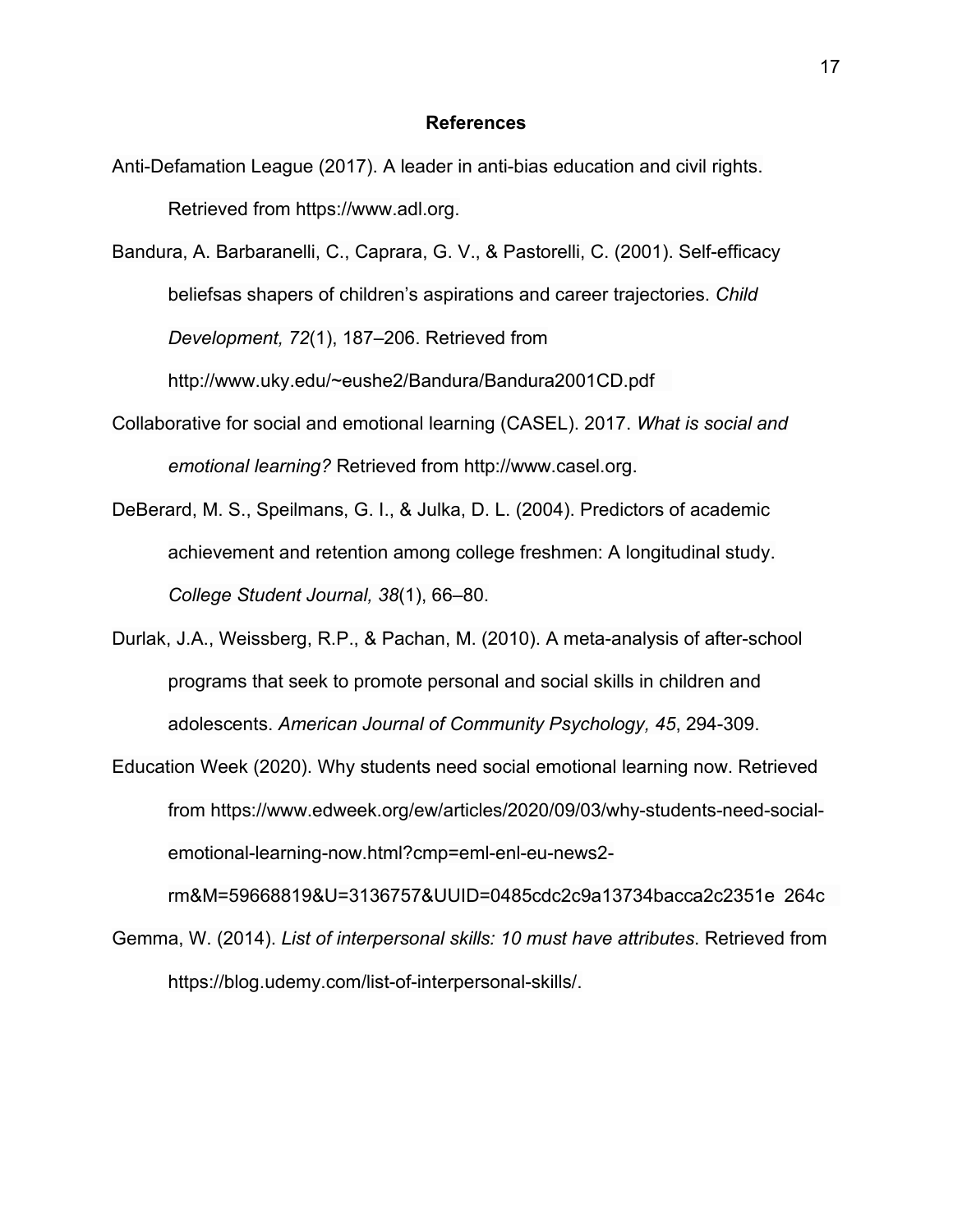- Gullone, E., Hughes, E. K., King, N. J., & Tonge, B. (2010). The normative development of emotion regulation strategy use in children and adolescents: A 2-year followup study. *Journal of Child Psychology and Psychiatry, 51*, 567–574.
- Hamilton, L. S., & Stecher, B. (2014). A plan for measuring hard to measure soft skills. Retrieved from http://blogs.edweek.org/edweek/learning\_deeply/2014/12 /a\_plan\_for\_measuringhard-to-measure\_soft\_skills.html
- Learning for Life (2017). Uplifting students, building character, defining leadership. Retrieved from https://www.learningforlife.org/
- Learning Liftoff (2015). *Why soft skills matter in schools.* Retrieved from https://www.learningliftoff.com/why-soft-skills-matter-in-school/
- Mattanah, J. F., Ayers, J. F., Brand, B. L., Brooks, L. J., Quimby, J. L., & McNary, S. W. (2010). A social support intervention to ease the college transition: Exploring main effects and moderators. *Journal of College Student Development, 51*, 92– 108.
- Mayer, J. D., Salovey, P., & Caruso, D. R. (2004). Emotional intelligence: Theory, findings, and implications. *Psychological Inquiry, 15*(3), 197–215.
- National Research Council (2010). *Exploring the Intersection of Science Education and 21st Century Skills: A Workshop Summary.* Washington, DC: The National Academies Press
- Rinker, T. G. (2014). *Why developing soft skills during high school matters*. Retrieved from http://www.connectionsacademy.com/blog/posts/2014-12- 01/WhyDeveloping-Soft-Skills-during-High-School-Matters.aspx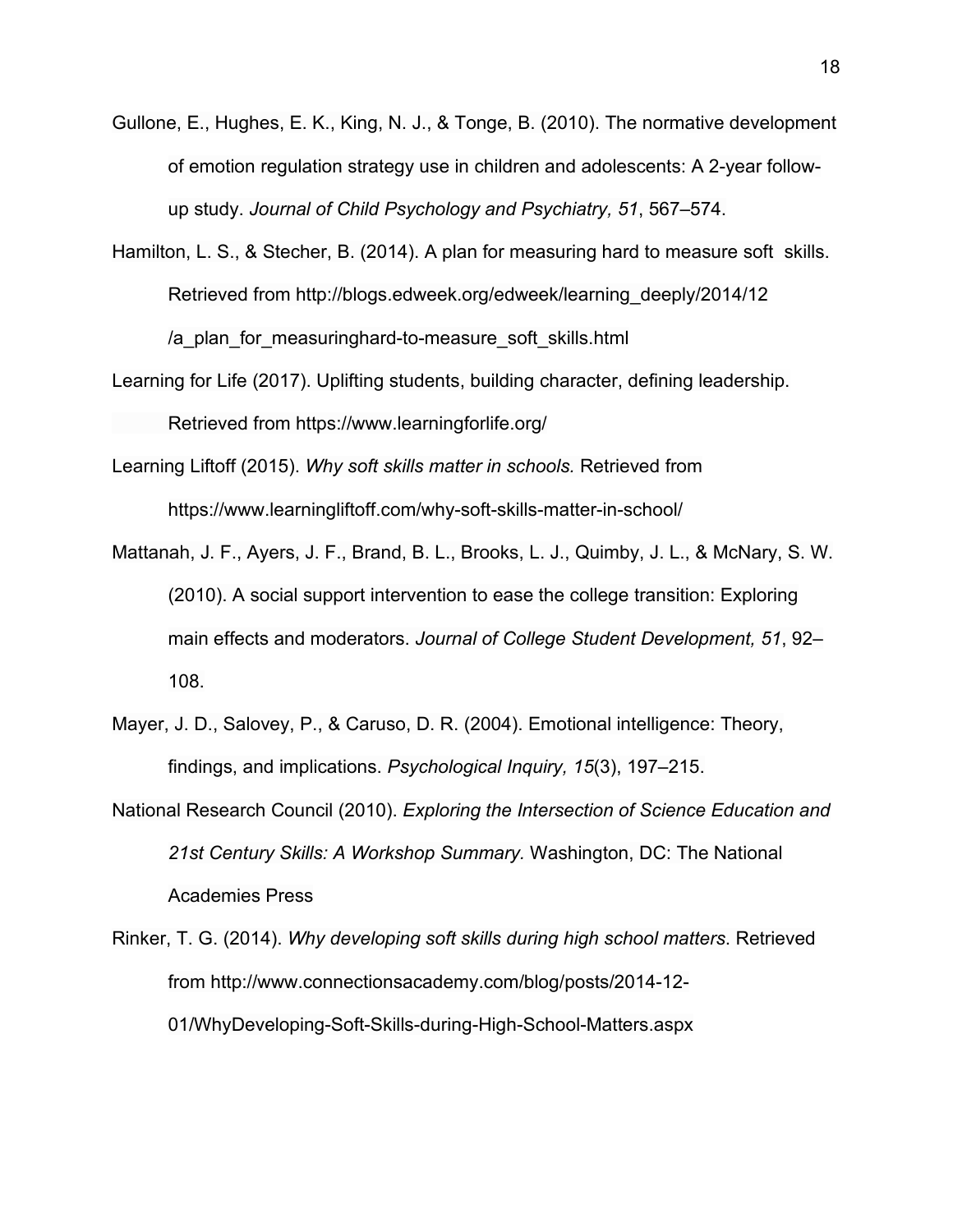Spisak, D. (2015). Soft skills: The foundation for academic and career success. *Career Educational Review*, 14-21.

The Leader in Me (2018). Whole school transformation process. Retrieved from https://www.theleaderinme.org/what- is-the-leader-in-me/

Weissberg, R. (2016). Why social and emotional learning is essential for students. Retrieved from https://www.edutopia.org/blog/why-sel-essential-for-studentsweissberg-durlak-domitrovich-gullotta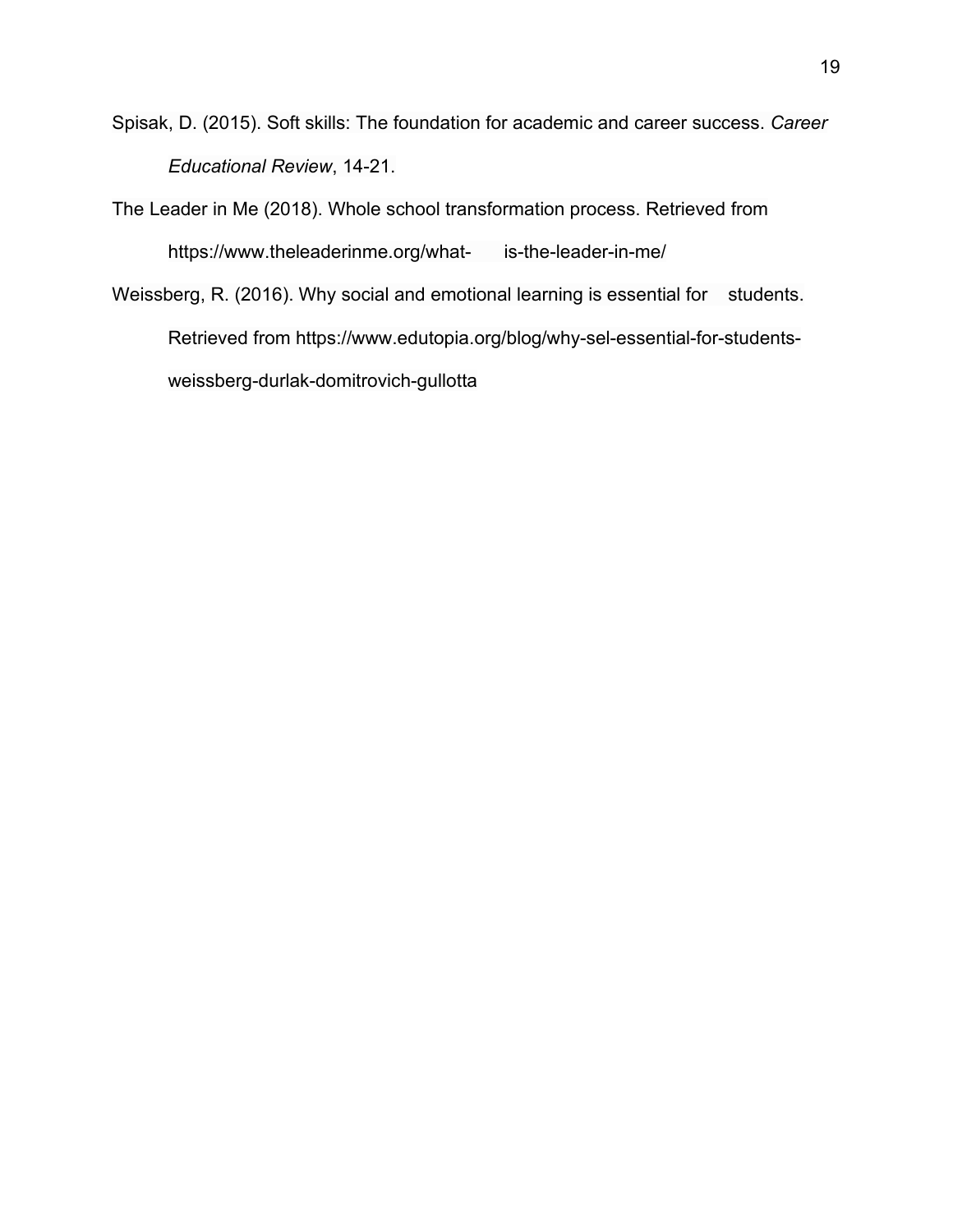**Appendix - SEL Scales**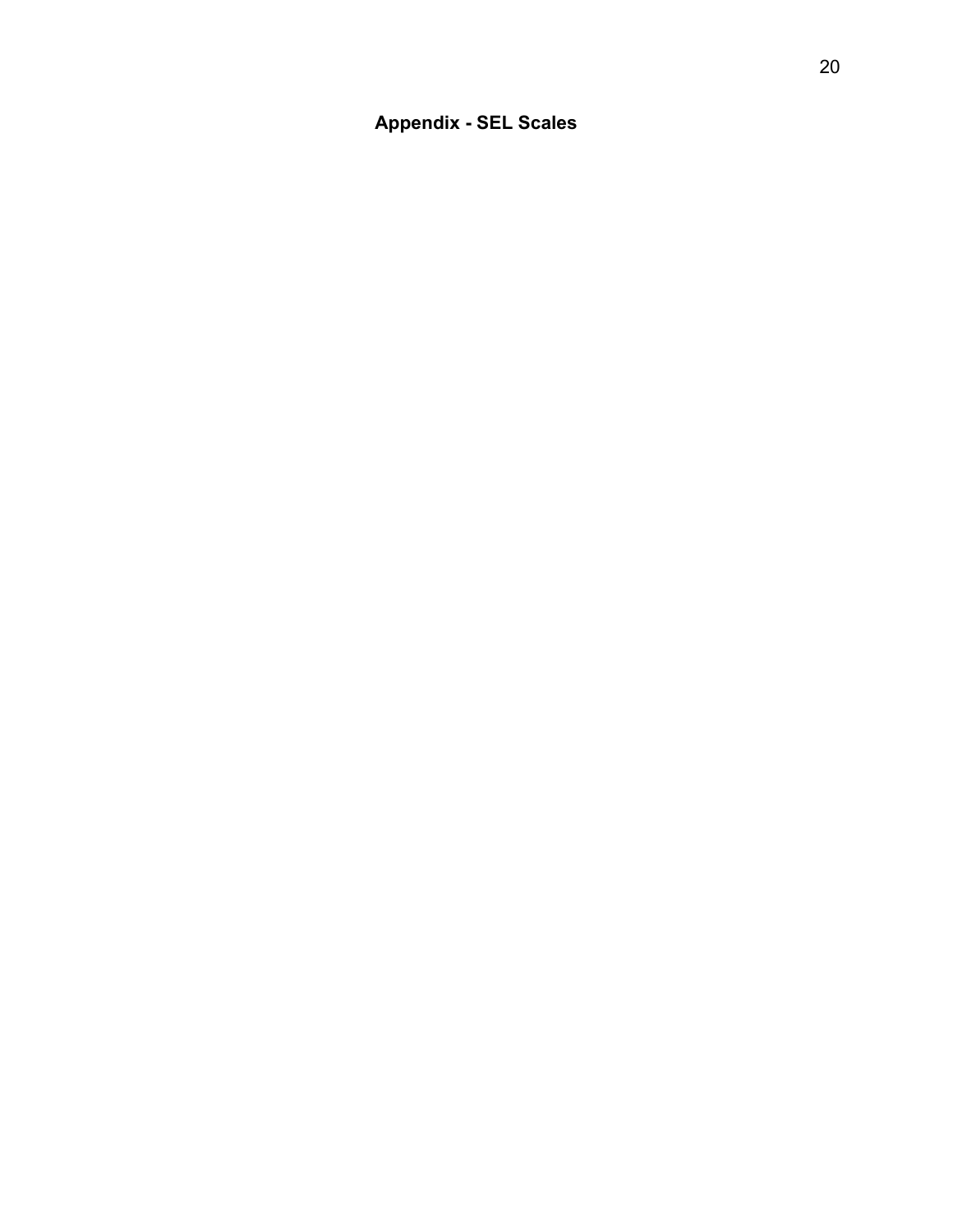### **Social Emotional Learning Scale: Career Performance**

**Directions: On a scale from one to five (1 being the lowest and 5 being the highest) rate the degree of the following statements in regards to the degree to which you possess a specific skill, as well as your perception of the significance of the skill in relation to career performance and productivity:**

### **Adaptability**

### **Intrapersonal Skills**

- Rate the degree to which you are able to cope with change
- Rate the degree to which you are able to deal with the unexpected
- Rate the degree to which you possess the ability to handle multiple job related tasks
- Rate the degree to which you are able to adapt to different situations and complete tasks efficiently

### **Self-Regulation**

- Rate the degree to which you possess self-control
- Rate the degree to which you are able to mitigate acting impulsively
- Rate the degree to which you are able to control your emotions
- Rate the degree to which you think before you act; acting thoughtfully and contemplating potential ramifications

#### **Grit**

- Rate the degree to which you are focused on achieving your goals
- Rate the degree to which you possess tenacity
- Rate the degree to which you are passionate and motivated about achieving your outcomes
- Rate the degree to which you persevere towards goal achievement

### **Growth Mindset**

- Rate the degree to which you believe skills and abilities are not fixed
- Rate the degree to which you believe skills and abilities can be enhanced through diligence, exposure, and perseverance
- Rate the degree to which you believe abilities / skills are learned rather than innate
- Rate the degree to which you believe people have the ability to accomplish their goals despite potential obstacles

### **Zest**

- Rate the degree to which you demonstrate charisma
- Rate the degree to which you believe feeling energetic leads to greater productivity
- Rate the degree to which you feel energetic and charismatic
- Rate the degree to which you complete tasks effectively and efficiently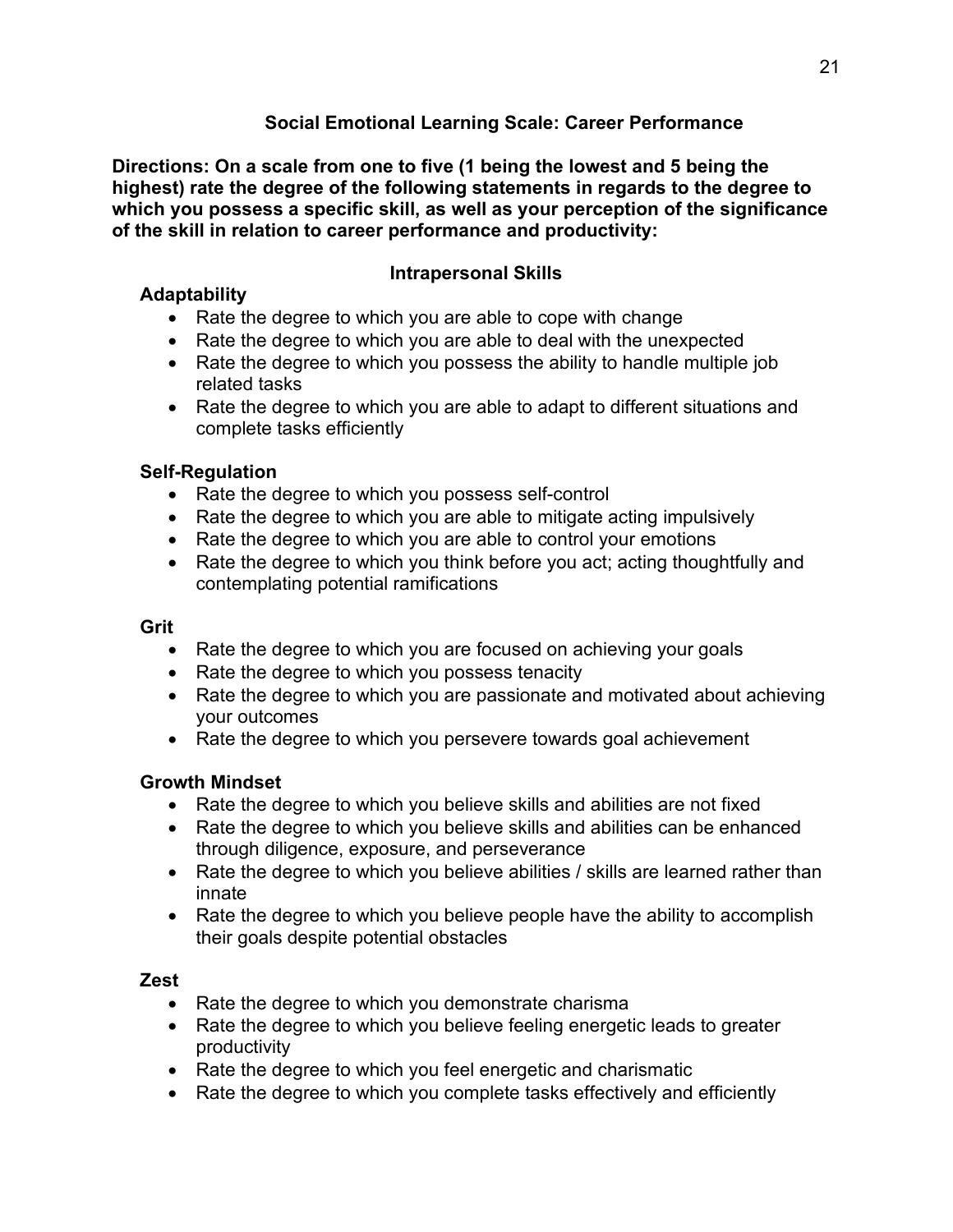#### **Optimism**

- Rate the degree to which you believe optimism is related to work productivity and efficiency
- Rate the degree to which you feel you possess a positive attitude
- Rate the degree to which you believe positivity enhances one's goal accomplishments
- Rate the degree to which you believe optimism allows you to envision your future goals and achieve them

### **Gratitude**

- Rate the degree to which you possess gratitude
- Rate the degree to which you feel gratitude enhances appreciation and efficiency
- Rate the degree to which you feel gratitude allows you to reach your fullest potential
- Rate the degree to which you believe gratitude and appreciation is related to goal accomplishment, empowerment, and self-fulfillment

# **Social Intelligence**

- Rate the degree to which you possess social intelligence (ability to interact with others)
- Rate the degree to which you enjoy collaborating with others on assignments / tasks
- Rate the degree to which you are able to work well with others
- Rate the degree to which you feel it is significant to be able to work cooperatively in small group settings in order to foster productivity

# **Curiosity**

- Rate the degree to which you possess curiosity
- Rate the degree to which you enjoy exploration and learning
- Rate the degree to which you believe curiosity is correlated to career success and goal achievement
- Rate the degree to which you believe learning from and about others enhances outcomes, productivity, and efficiency

### **Leadership**

- Rate the degree to which you possess leadership skills / abilities
- Rate the degree to which you are comfortable delegating tasks and providing constructive feedback
- Rate the degree to which you believe it is important for leaders to be visionaries and articulate goals / expectations clearly
- Rate the degree to which you possess strong communication skills and take initiative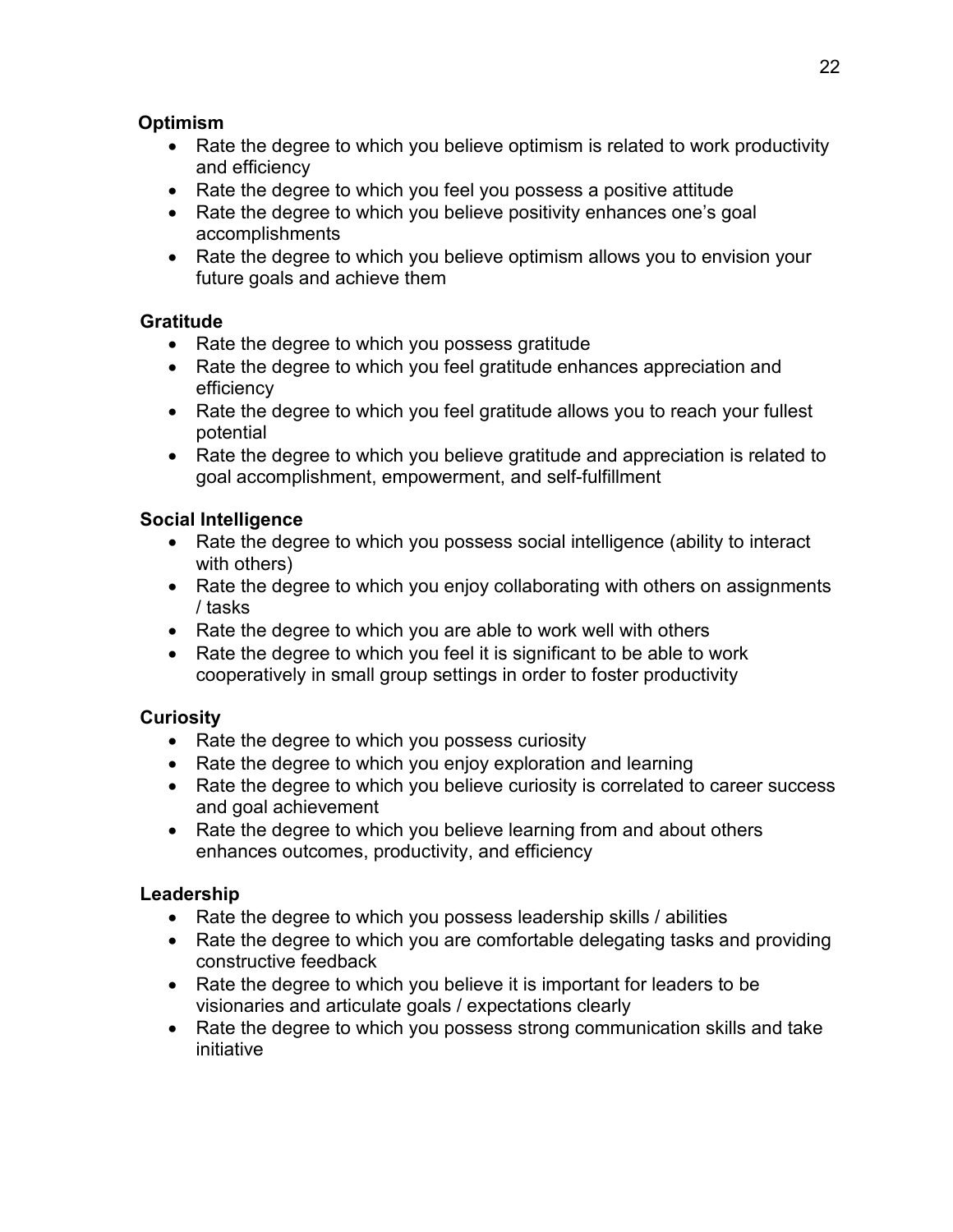#### **Time Management**

- Rate the degree to which you prioritize responsibilities
- Rate the degree to which you demonstrate punctuality
- Rate the degree to which you believe time management is related to productivity
- Rate the degree to which you believe that time management enhances goal achievement and career satisfaction

### **Stress Management**

- Rate the degree to which possess effective coping skills for handling stress
- Rate the degree to which you believe it is important to manage stress in order to accomplish goals
- Rate the degree to which you experience feeling overwhelmed due to outstanding responsibilities and expectations
- Rate the degree to which stress negatively impacts your physical, mental, emotional, social, and psychological welfare

### **Critical Thinking**

- Rate the degree to which you are able to synthesize and conceptualize information
- Rate the degree to which you are able to analyze information from a myriad of perspectives
- Rate the degree to which you are able to process abstract information in a logical and concrete manner
- Rate the degree to which you believe critical thinking skills are related to productivity and efficiency

### **Creativity**

- Rate the degree to which you possess innovative ideas
- Rate the degree to which you believe thinking 'outside of the box' is important for job efficiency
- Rate the degree to which you believe creativity fosters effective problem solving
- Rate the degree to which creativity elevates goal achievement and task outcomes

### **Character**

- Rate the degree to which you demonstrate integrity and honesty
- Rate the degree to which you believe character impacts one's performance and outcomes
- Rate the degree to which you believe character impacts job satisfaction
- Rate the degree to which you believe character influences the way you feel, think, and behave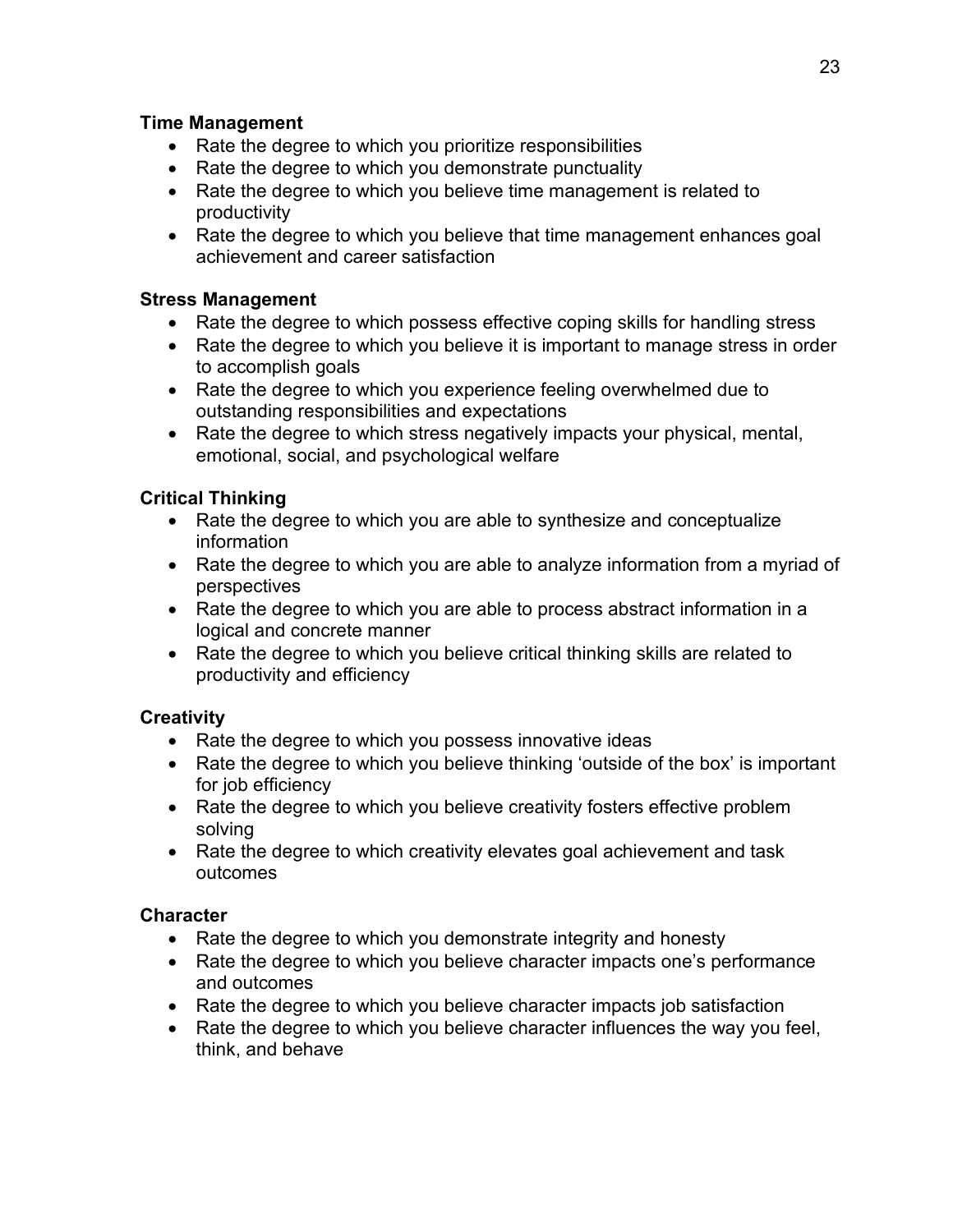### **Interpersonal Skills**

### **Listening:**

- Rate the degree to which you possess effective listening skills
- Rate the degree to which you believe listening skills enhances productivity
- Rate the degree to which you believe listening is integral for goal achievement
- Rate the degree to which you believe listening enhances collaboration and task outcomes

# **Verbal & Non-Verbal Communication:**

- Rate the degree to which you possess effective verbal communication skills
- Rate the degree to which you possess effective non-verbal communication skills
- Rate the degree to which you believe communication skills (verbal and nonverbal) impact task productivity and efficiency
- Rate the degree to which you believe it is important to be mindful of what is said (content) and how it is said (process), as well as body language in order to promote efficiency and success

# **Constructive Feedback:**

- Rate the degree to which you are comfortable offering constructive feedback
- Rate the degree to which you are comfortable accepting constructive feedback
- Rate the degree to which you believe constructive feedback promotes personal and professional success
- Rate the degree to which you believe constructive feedback enhances learning, awareness, and improvement

# **Strong Work Ethic:**

- Rate the degree to which you possess a strong work ethic
- Rate the degree to which you demonstrate diligence and dedication towards goal achievement
- Rate the degree to which you believe it is important to be conscientious when striving towards accomplishing goals
- Rate the degree to which you believe focus and tenacity are vital components for success

# **Problem Solving:**

- Rate the degree to which you possess effective problem solving skills
- Rate the degree to which you believe conflict resolution is necessary for successful collaboration and productivity
- Rate the degree to which you believe problem solving involves creativity and innovation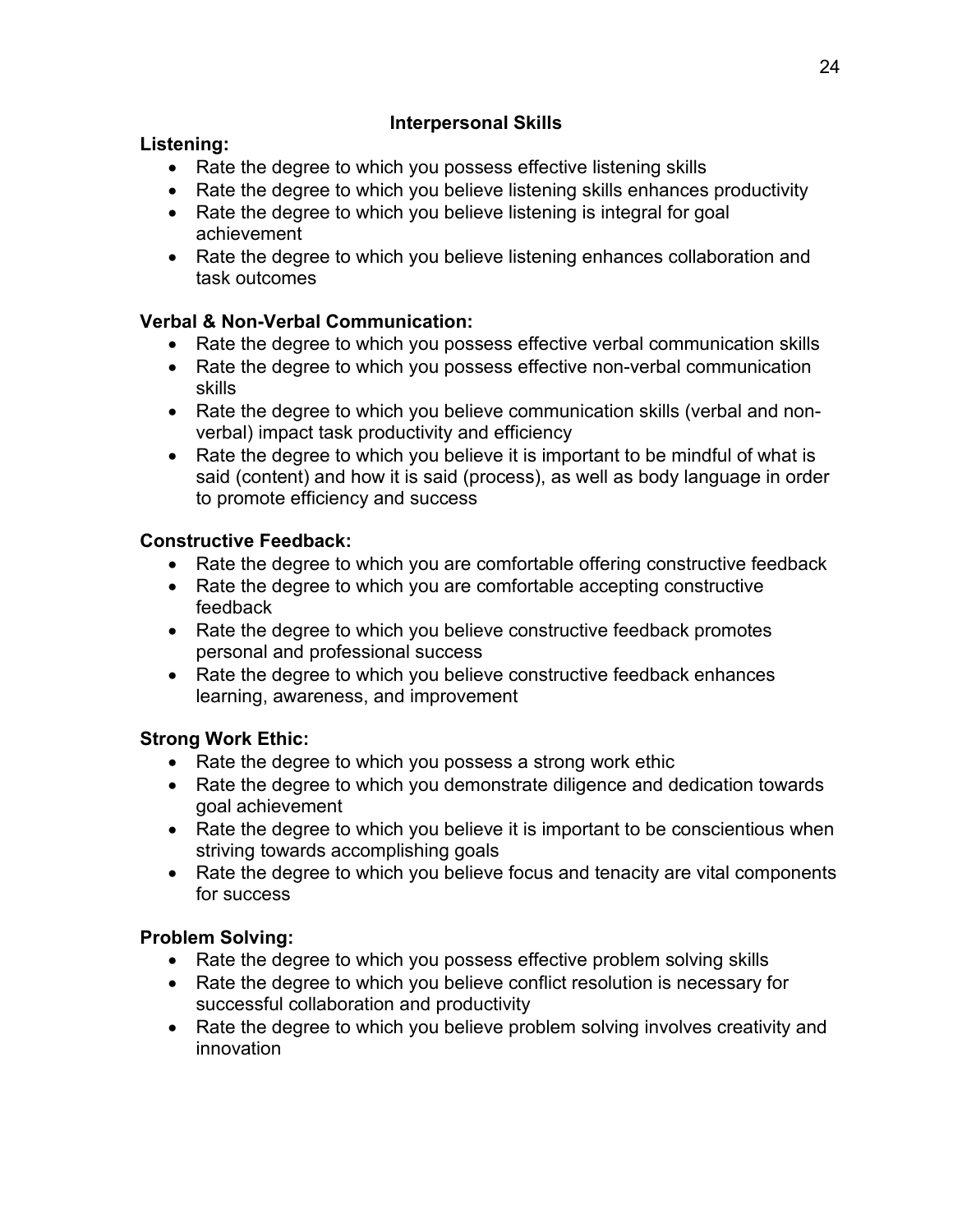• Rate the degree to which you believe it is important to be solution focused and open minded when working through conflicts in order to foster efficiency and enhance outcomes

#### **Accountability:**

- Rate the degree to which you assume responsibility for your actions
- Rate the degree to which you believe that accountability is related to success and promotes personal and professional growth
- Rate the degree to which you take ownership for choices, actions, and behaviors
- Rate the degree to which you believe accountability positively impacts goal achievement

#### **Assertiveness:**

- Rate the degree to which you utilize assertiveness in your daily communication style
- Rate the degree to which you believe it is important to assert yourself in order to feel empowered and in control
- Rate the degree to which you utilize 'I Messages' (I feel when you\_\_\_\_\_)
- Rate the degree to which you believe advocating for yourself is necessary for goal achievement and success

### **Collaboration:**

- Rate the frequency / degree to which you collaborate with others
- Rate the degree to which you possess effective team player / collaboration skills
- Rate the degree to which you believe it is necessary to work collaboratively in order to achieve desired outcomes
- Rate the degree to which you believe you work effectively / cooperatively with others in small group settings

### **Motivation / Strengths Based:**

- Rate the degree to which you believe encouraging and empowering others helps to foster success
- Rate the degree to which you engage in and help to create a motivational / strengths based work environment
- Rate the degree to which you encourage others to identify and build upon their strengths
- Rate the degree to which you utilize your strengths and assets in order to achieve goals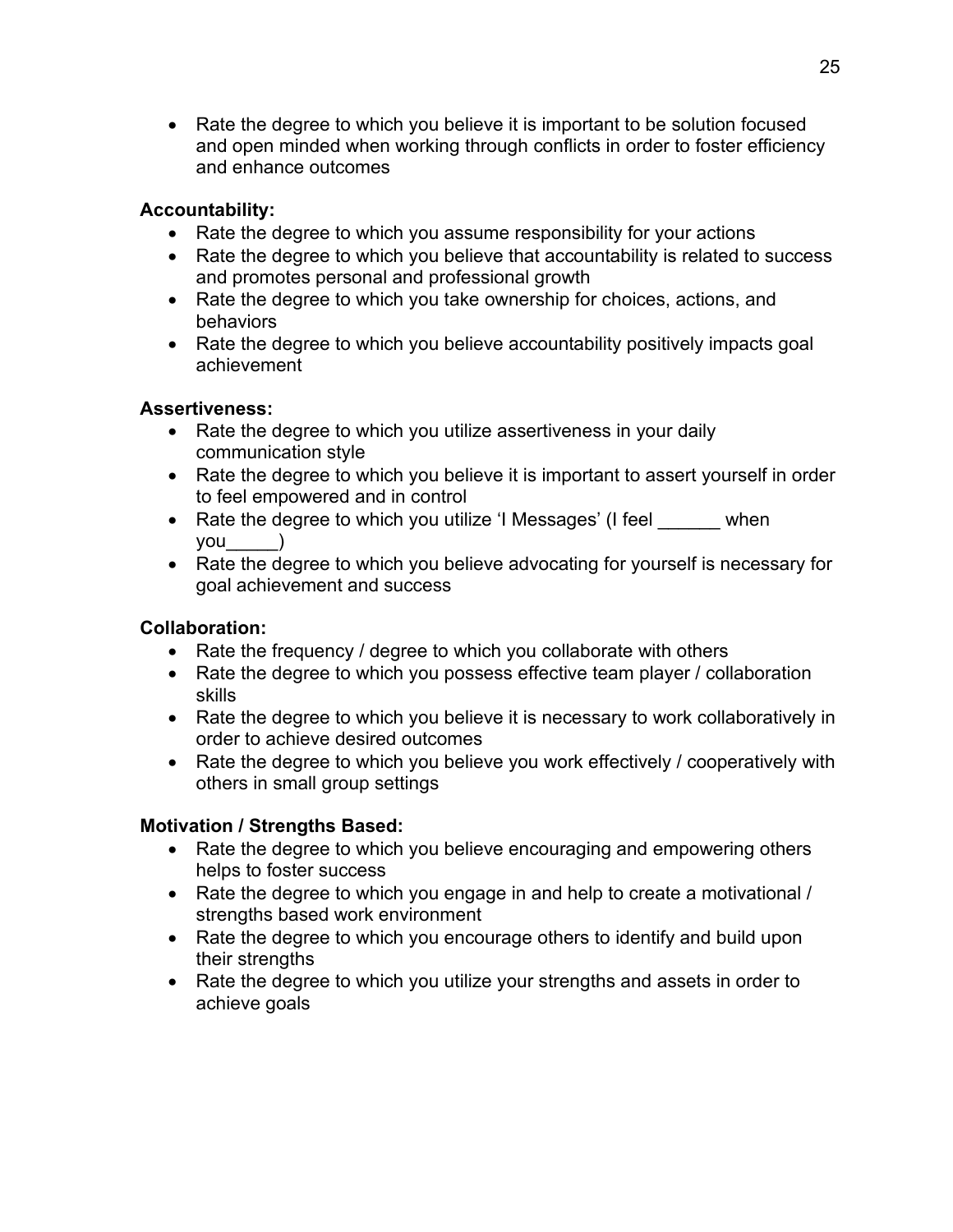**Social and Emotional Learning Scale: Academic Performance**

**Directions: On a scale from one to five, rate the degree to which: Part A you possess the following skills, as well as Part B the degree to which you believe (agree or disagree) the following social emotional learning / soft skills impact your academic performance**

**Part A Scale 1-Do Not Possess 2-Somewhat Possess 3-Moderately Possess 4-Frequently Possess 5-Almost Always Possess Part B Scale 1-Disagree 2-Somewhat Disagree 3-Moderately 4-Somewhat Agree 5-Agree Intrapersonal Adaptability (cope with change):** Part A) Part B) **Self-Regulation (control impulses):** Part A) Part B) **Grit (tenacity):** Part A: Part B: **Growth Mindset (skills can be strengthened):** Part A: Part B: **Zest (passion):** Part A: Part B: **Optimism (positivity):** Part A: Part B: **Gratitude (thankful):** Part A: Part B: **Social Intelligence (ability to understand others):** Part A: Part B: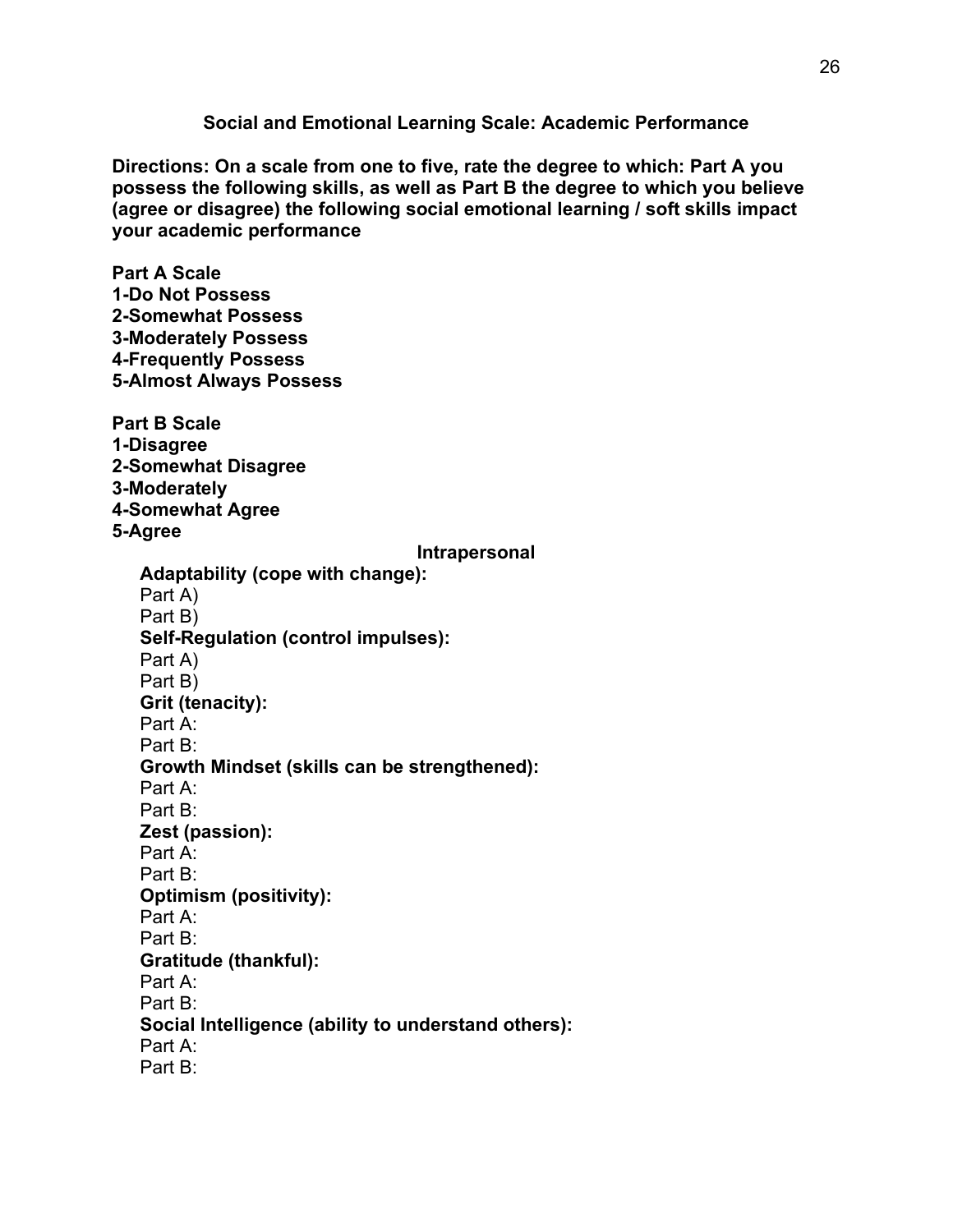**Curiosity (inquisitive):** Part A: Part B: **Leadership (visionary / goal oriented):** Part A: Part B: **Time Management (prioritizing):** Part A: Part B: **Stress Management (reduce feeling overwhelmed):** Part A: Part B: **Critical Thinking (analyzing and synthesizing information):** Part A: Part B: **Creativity (innovation):** Part A: Part B: **Character (dictates how we think, feel, act):** Part A: Part B:

**Interpersonal**

**Listening (attentive):** Part A: Part B: **Verbal & Non-Verbal Communication (content / process):** Part A: Part B: **Constructive Feedback (allows for growth)** Part A: Part B: **Strong Work Ethic (diligence):** Part A: Part B: **Problem Solving (conflict resolution):** Part A: Part B: **Accountability (responsibility):** Part A: Part B: **Assertiveness (advocating for self):** Part A: Part B: